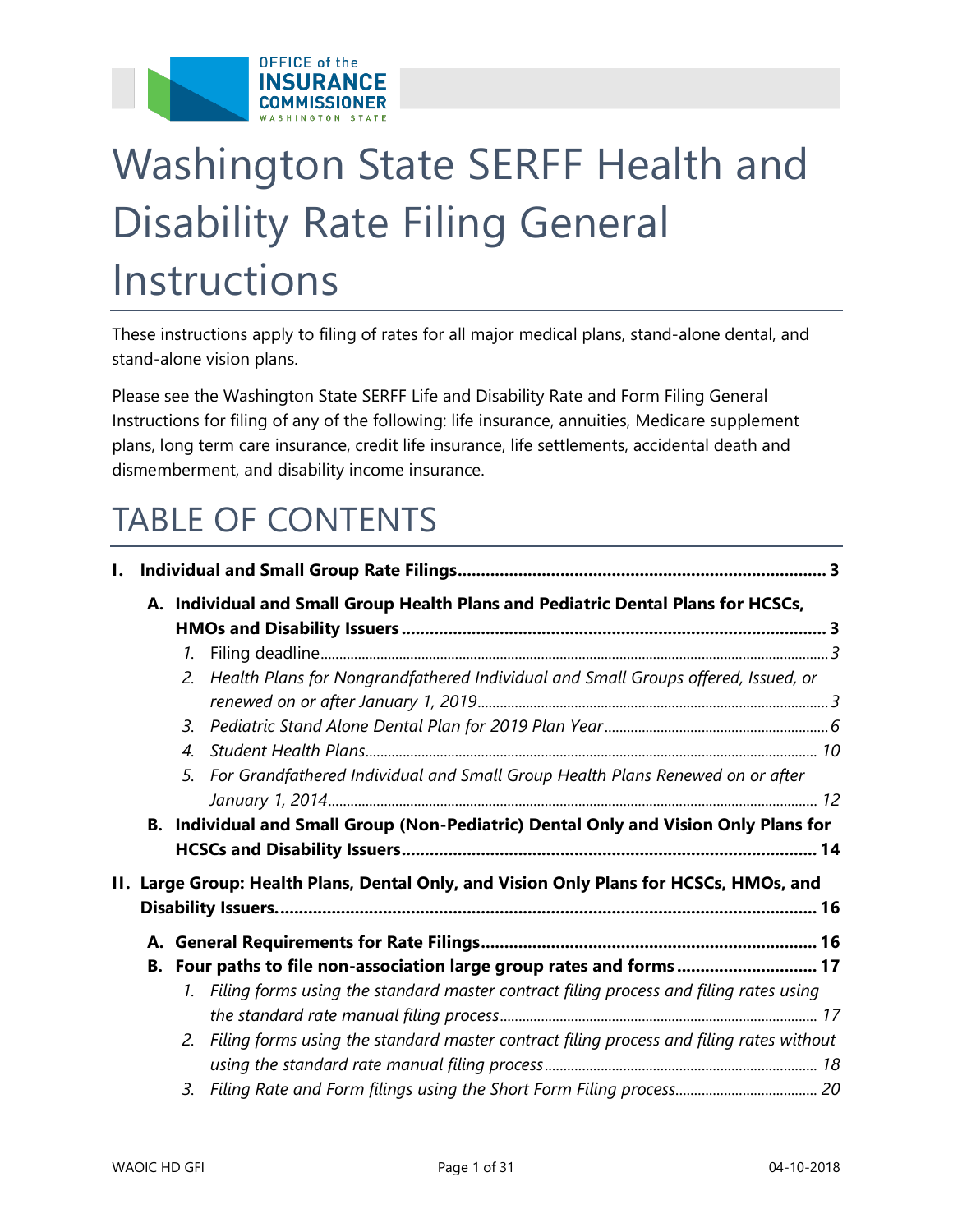|  | 4. Filing Rate and Form filings using the Fully Negotiated Contract filing process  22 |  |
|--|----------------------------------------------------------------------------------------|--|
|  | C. Association Rate Filings for HCSCs, HMOs and Disability Issuers  25                 |  |
|  | 1. Health Plans for Closed Pool Grandfathered Associations or Closed Pool Member-      |  |
|  |                                                                                        |  |
|  | 2. Association or member-governed group to whom the health plan is issued constitutes  |  |
|  | a true employer under 29 U.S.C. § 1002(5) of the Employee Retirement Income            |  |
|  |                                                                                        |  |
|  | 3. Dental Only or Vision Only Plans for Association or Member-Governed Groups 27       |  |
|  | 4. For Disability Issuers: Association or Trust Out-of-State Group Health Plans 28     |  |
|  | D. For Disability Issuers: Out-of-State Groups Other than Health Plans: Dental only    |  |
|  |                                                                                        |  |
|  | E. For Disability Issuers: Filing for Discretionary Group under RCW 48.21.010(2) for   |  |
|  |                                                                                        |  |
|  |                                                                                        |  |
|  |                                                                                        |  |
|  | IV. SERFF Objection Letter Response Requirements for Rate Filings 30                   |  |
|  |                                                                                        |  |
|  | VI. Appendix A: Large Group Rate and Form Filing Flowchart (see separate document) 31  |  |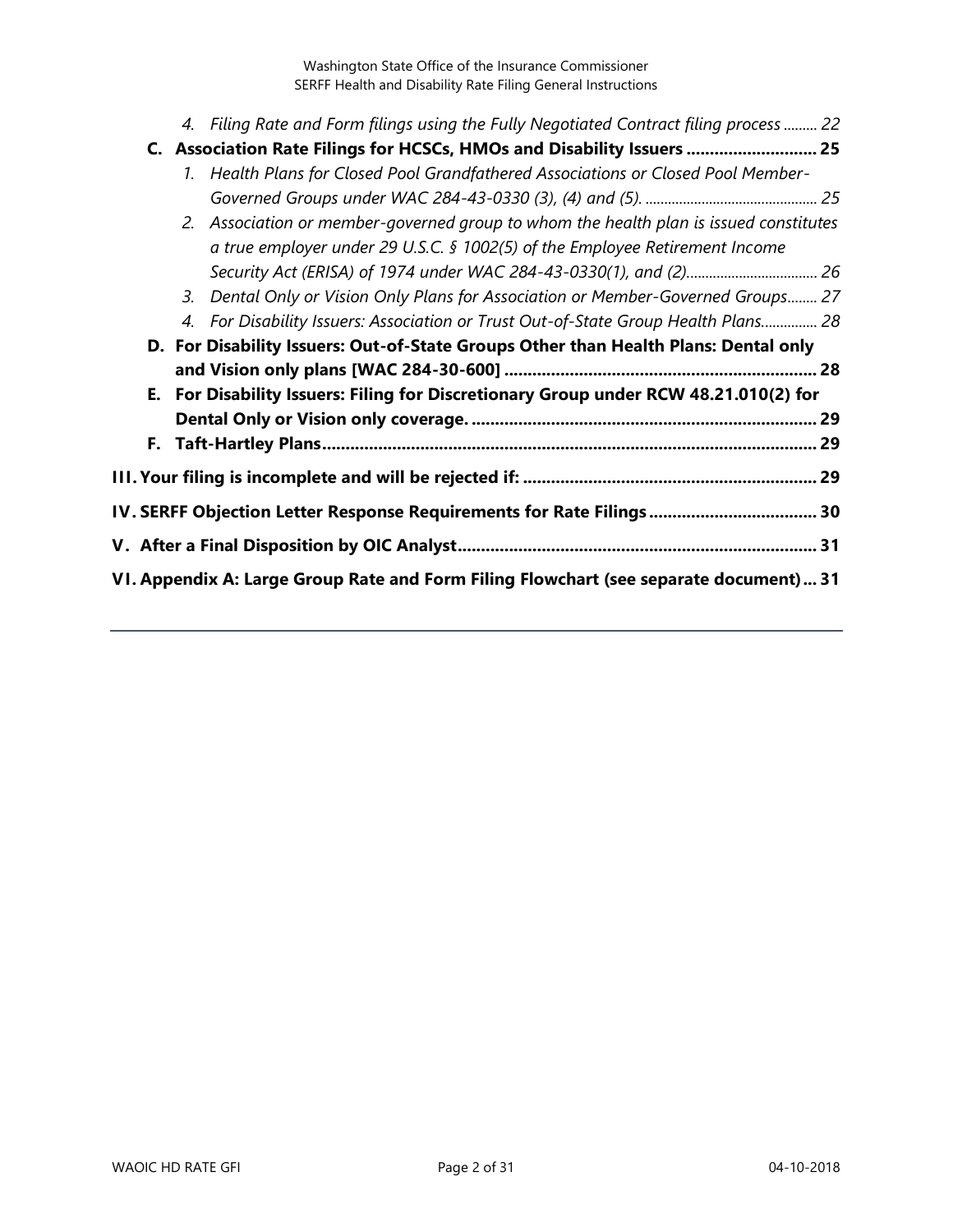## INSTRUCTIONS

## <span id="page-2-0"></span>**I. Individual and Small Group Rate Filings**

## <span id="page-2-1"></span>**I.A. Individual and Small Group Health Plans and Pediatric Dental Plans for HCSCs, HMOs and Disability Issuers**

<span id="page-2-2"></span>*I.A.1. Per WAC 284-43-0200, all 2019 filings under Section I.A (individual health plans, small group health plans, and stand-alone dental plans that provide pediatric dental benefits as one of the essential health benefits) must be filed by May 24, 2018. Issuers will be permitted to amend filings only at the direction of the commissioner. Filings not timely submitted will be rejected without review.*

#### <span id="page-2-3"></span>*I.A.2. Health Plans for Nongrandfathered Individual and Small Groups offered, Issued, or renewed on or after January 1, 2019*

- (a) Scope of Section by Type of Insurance (TOI) in SERFF: H16I, HOrg02I, H16G, or HOrg02G.
- (b) Public Information
	- (i) Per RCW 48.02.120(4), all nongrandfathered individual and small group rate filings are subject to public inspection.
- (c) Experience:
	- (i) Under 45 CFR §156.80, the experience of all nongrandfathered individual plans must be pooled together for rating purposes, and the experience of all nongrandfathered small group plans must be pooled together for rating purposes.
- (d) Submission Requirements:
	- (i) Under the General Information tab in SERFF:
		- 1. In the SERFF Product Name field the product name must start with 2019 nongrandfathered [individual or small group].
		- 2. In the Corresponding Filing Tracking Number field, list all the SERFF Tracking Numbers of the corresponding form filings.
		- 3. Properly complete the "Exchange Intentions" field.
		- 4. In the Filing Description section:
			- 4.1 List the metal level and actuarial value for each plan.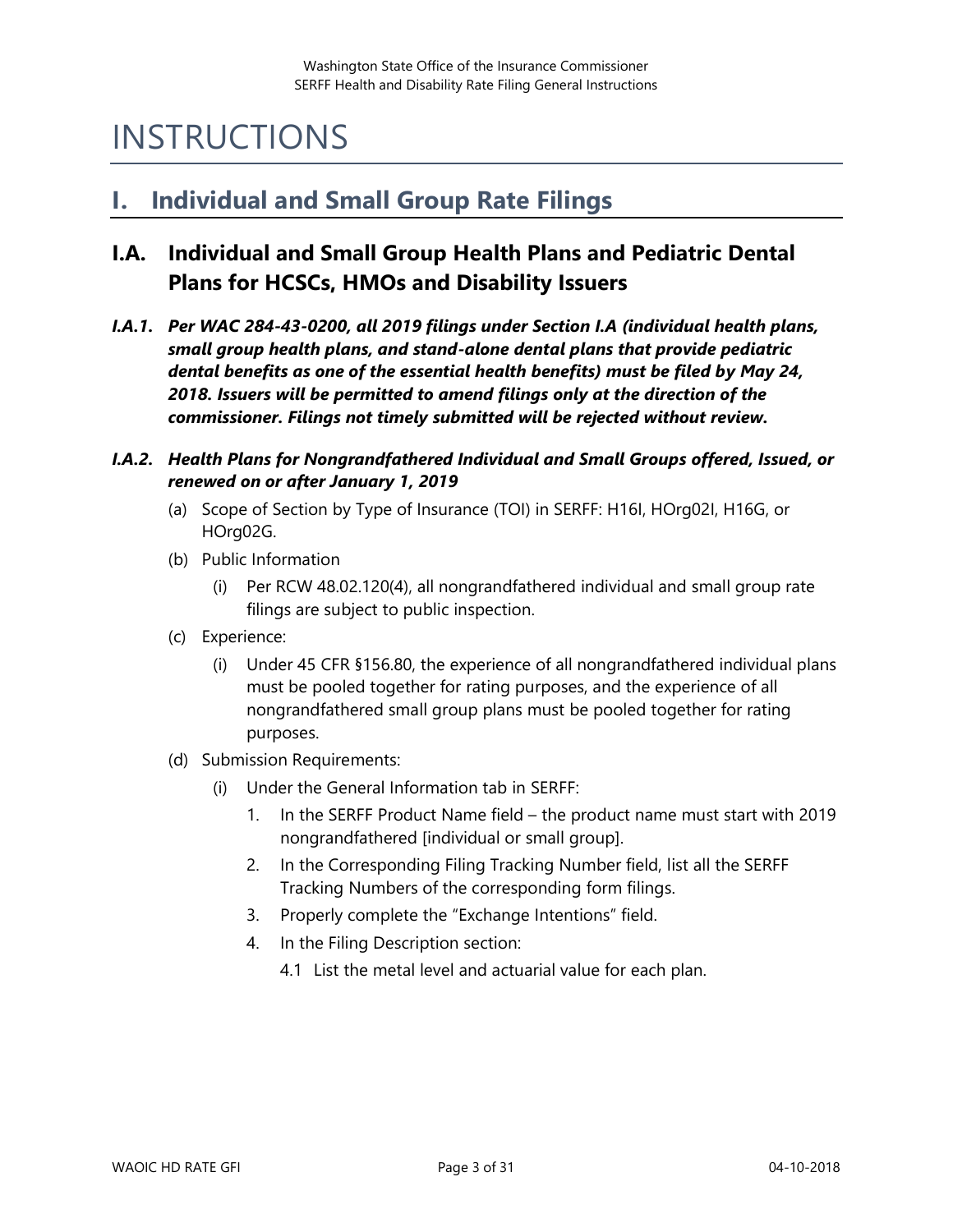- 4.2 Breakout the overall percentage of rate impact by the percentage of rate impact due to the medical experience changes and the percentage of rate impact due to benefit and cost-sharing changes. If there are no benefit or cost-sharing changes or if benefit and costsharing changes have no rate impacts, indicate 0% on the benefit and cost-sharing changes. If you are a new issuer to the market or have only new plans, indicate that all plans are new plans.
- 4.3 Provide a brief description of the benefit and cost-sharing changes by plan and indicate whether the particular benefit or cost-sharing change is required by state or federal regulations. If you are a new issuer to the market or have only new plans, indicate that all plans are new plans.
- (ii) Under the Rate/Rule Schedule tab in SERFF:
	- 1. New or Revised field:
		- 1.1 If you offered plans in the previous plan year, select "Revised."
		- 1.2 Otherwise, select "New."
	- 2. Include a complete rate schedule in Excel file format and a PDF version of the Excel file; all other required supporting documentation and information should be attached under the Supporting Documentation tab.
		- 2.1 You must name the PDF file "Rate Schedule" and the Excel file "Rate Schedule Duplicate.xlsx."
		- 2.2 You must use one of the following rate schedule formatting files (provided on the OIC website) to create your Excel rate schedule file:
			- 2.2.1 For Individual: *Format-Rates-2019 Individual Nongrandfathered Health Plan Rate Schedule*.
			- 2.2.2 For Small Group: *Format-Rates-2019 Small Group Nongrandfathered Health Plan Rate Schedule*.
	- 3. List the affected form number for each plan.
	- 4. You must check the box "Add Rate Data" and populate all fields (including Product ID and HIOS Submission ID) with accurate data. For a new carrier, you may populate only the mandatory fields.
- (iii) Under the Supporting Documentation tab in SERFF:
	- 1. Attach in PDF and in Excel format, *Part I Unified Rate Review Template* (URRT).
		- 1.1 The PDF file must be the PDF version of the Excel file.
		- 1.2 You must name the Part I PDF file "Part I Unified Rate Review Template" and the Excel file "Part I Unified Rate Review Template Duplicate.xlsx"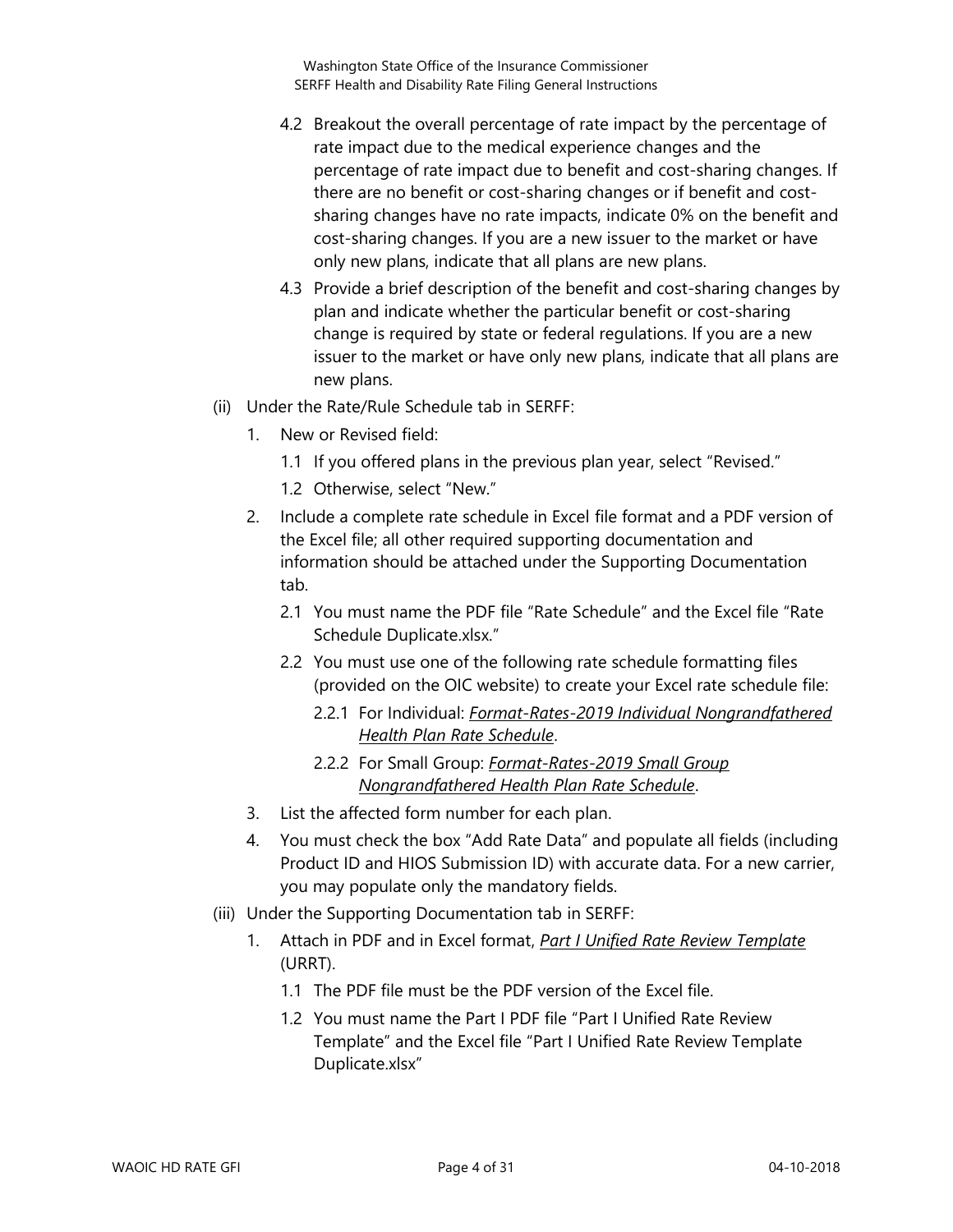- 2. Attach in PDF format, *Part II Written Description Justifying the Rate Increase*.
	- 2.1 You must name the Part II PDF file "Part II Written Description Justifying the Rate Increase"
- 3. Attach in PDF format, *Part III Rate Filing Documentation and Actuarial Memorandum* as set forth by the US Department of Health and Human Services regulations under 45 CFR Part 154.
	- 3.1 You must name the Part III PDF file "Part III Rate Filing Documentation and Actuarial Memorandum."
	- 3.2 Include rate development exhibits in both Excel and PDF formats. Excel files must have the formulas used to generate rates and rate changes. The Excel file name must match the PDF file name except the Excel file name must end with "Duplicate.xlsx."
- 4. Complete and attach, in both Excel and PDF formats, the individual and small group rate filing summary under WAC 284-43-6660.
	- 4.1 You must use the Excel formatting file: *Format-Rates-WAC 284-43- 6660 Summary Duplicate.xlsx* (File provided on the WA OIC's website).
	- 4.2 Name the files "WAC 284-43-6660.pdf" and "WAC 284-43-6660 Duplicate.xlsx"
	- 4.3 All issuers (HCSCs, HMOs, and disability carriers) are required to submit the individual and small group rate filing summary under WAC 284-43-6660.
- 5. The following documents are required and are provided in the Filing Rules tab, General Instructions Section of SERFF.
	- 5.1 Checklist-R&F-2019 Individual Medical Uniform Product Modification Justification.pdf or Checklist-R&F-2019 Small Group Medical Uniform Product Modification Justification.pdf, as applicable.

You must submit this Uniform Product Modification Justification (UPMJ) as a separate document in both PDF and Excel formats (the PDF file must match the Excel file exactly). The Excel file name must match the PDF file name except the Excel file name must end with "Duplicate.xlsx."

- 5.2 For individual filings:
	- 5.2.1 Checklist-Rates 2019 Individual Nongrandfathered Health Plans
	- 5.2.2 Certification-Rates 2019 Ind Mental Health and Substance Use Disorder Financial Reqs
- 5.3 For small group filings:
	- 5.3.1 Checklist-Rates 2019 Small Group Nongrandfathered Health Plans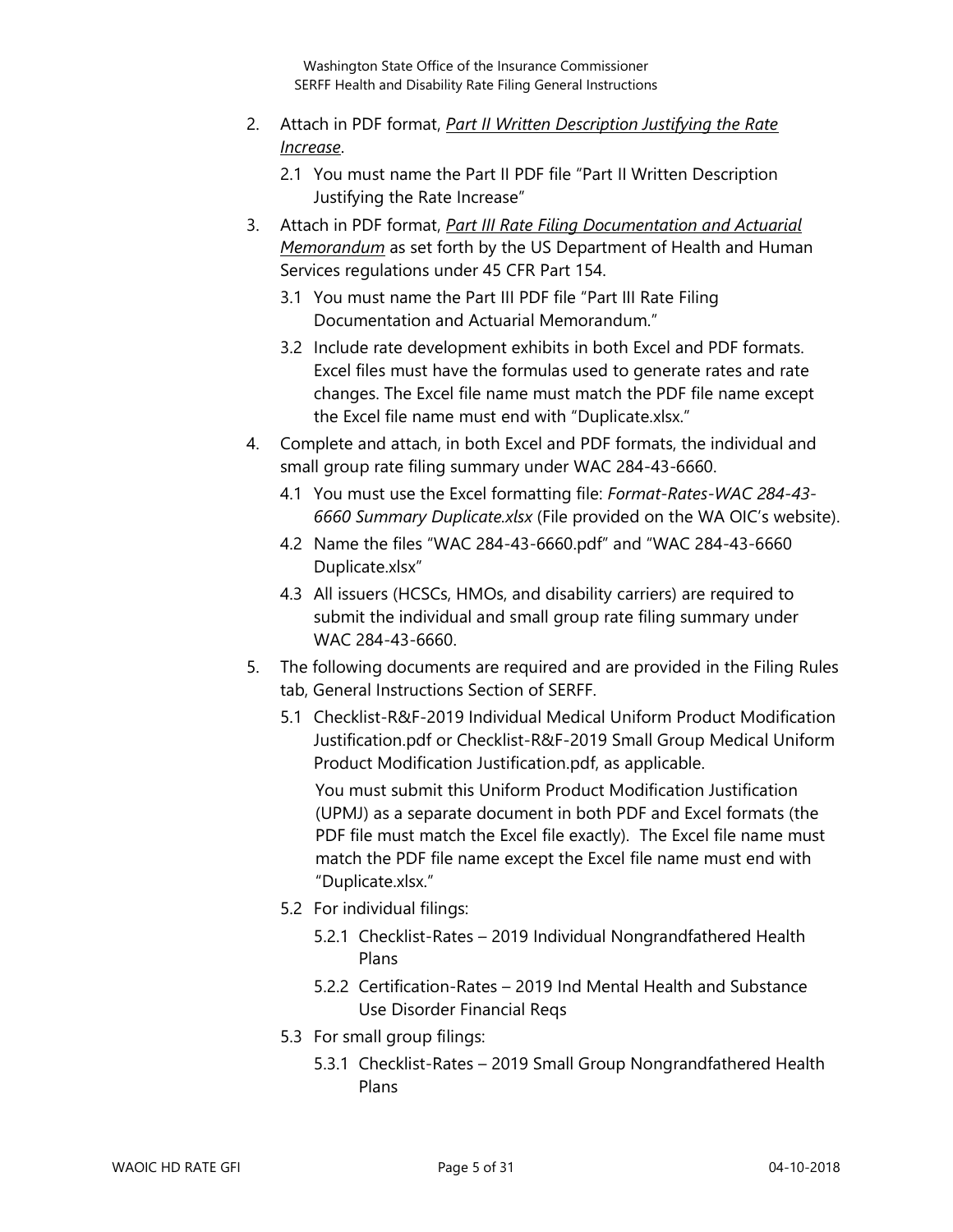- 5.3.2 Certification-Rates 2019 Sm Grp Mental Health and Substance Use Disorder Financial Reqs
- (iv) Special notes related to the documents required under Section I.A.2.(d).(iii).5: Although we will not reject your filing if you fail to submit a document or if any of these documents is incomplete, we recommend issuers pay attention to these documents and make sure each one is complete and of good quality. Once we receive your filing, we will perform an initial quality review. If we find your documents are incomplete or of poor quality, we will stop the review of your filings until you resubmit the documents.
- (e) Your individual or small group rate filing will be rejected if any of the following conditions exist:
	- (i) Your 2019 filing is submitted after May 24, 2018.
	- (ii) You do not attach Parts I, II, and III as required under Section I.A.2(d)(iii).
	- (iii) You do not follow the specific filing instructions related to the Filing Description of the General Information Tab under Section I.A.2(d)(i).
	- (iv) Any additional rejection criteria listed in Section III.
- (f) Rejected Filings will not be Re-Opened
	- (i) If the OIC Technical Support Unit rejects your filing, you must submit a new filing following the procedures in our Rejection Notice and the General Filing Instructions.

#### <span id="page-5-0"></span>*I.A.3. Pediatric Stand Alone Dental Plan for 2019 Plan Year*

- (a) Scope of Section by TOI in SERFF: H10I.001 or H10G.001
- (b) The Washington Health Benefit Exchange (WAHBE) has provided the following guidance for individual and small group filings intended for certification as qualified health plans (QHPs) or qualified dental plans (QDPs) for plan year 2019:
	- (i) Individual market:
		- 1. The WAHBE Board will certify both QHPs and QDPs for plan year 2019. Major medical plans intended for QHP must not include the pediatric dental essential health benefit.
		- 2. The pediatric dental essential health benefit must be offered in a standalone dental plan for QDP certification. A stand-alone QDP that offers the pediatric dental essential health benefit may be offered as a pediatric-only plan or as a family plan that includes adult dental benefits. The WAHBE Board may certify stand-alone family and pediatric-only QDPs to be offered in the outside market in 2019. The WAHBE Board may certify pediatric-only and family QDPs to be offered inside the Exchange in 2019.
	- (ii) Small group (SHOP) market: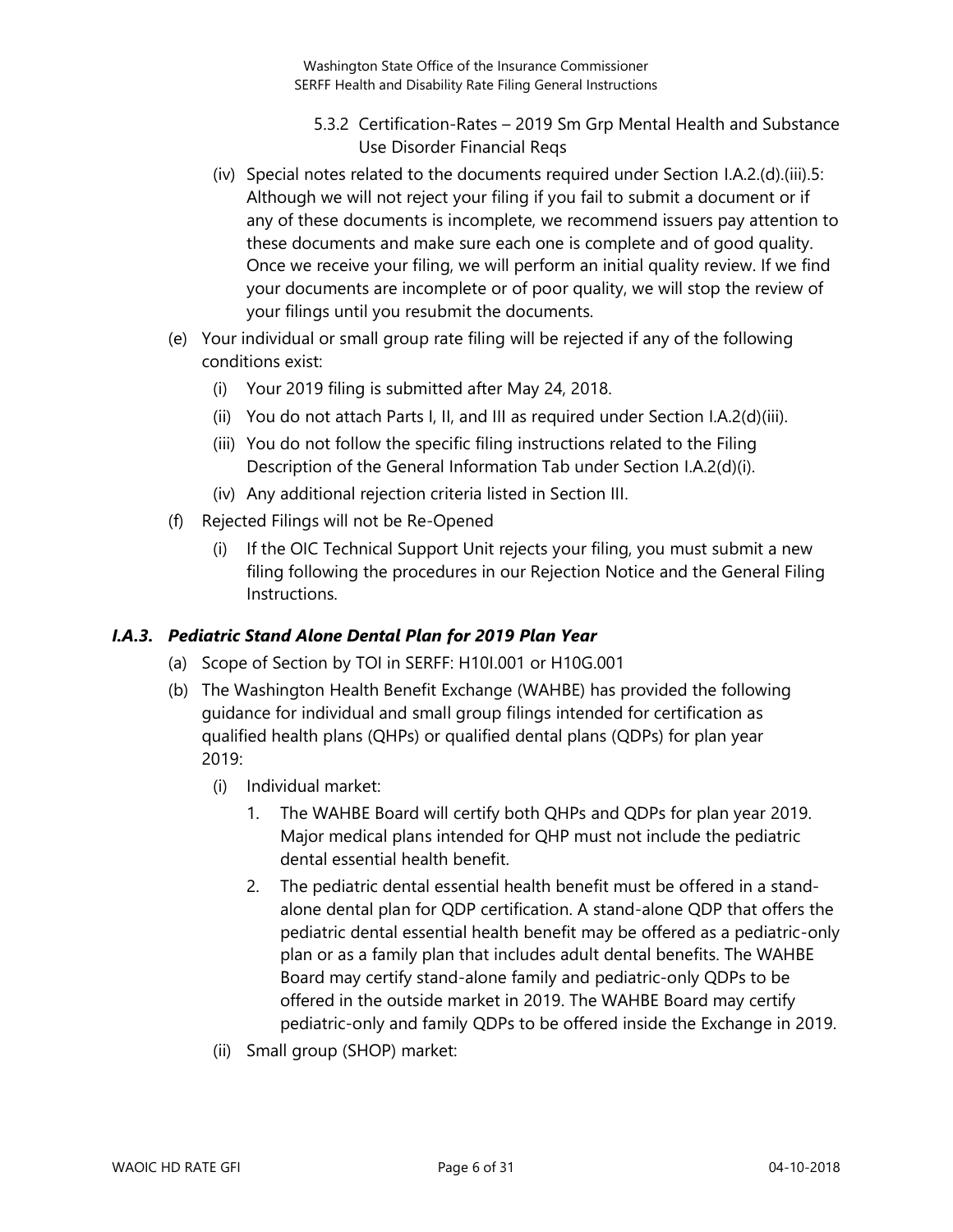- 1. The WAHBE Board may certify QHPs for availability in the SHOP market for plan year 2019. In the SHOP market, the pediatric dental essential health benefit must be embedded in the major medical plan.
- 2. The WAHBE Board may certify stand-alone QDPs for plan year 2019 to be offered in the off-Exchange small group market. These plans must include the pediatric dental essential health benefit and must meet all certification criteria applicable to plans offered outside the Exchange.
- 3. If WAHBE certifies QHPs for availability in the SHOP market, the SHOP will support list billing for rates for plan year 2019. Composite rating will not be supported in the SHOP for plan year 2019.
- (iii) For stand-alone dental plan rate filings, issuers are required to submit **only one** public rate filing and one not-for-public rate filing (if applicable) per **(individual or small group)** market.
- (c) Submission Requirements for all stand-alone dental plans that provide pediatric dental benefits as one of the essential health benefits (EHBs):
	- (i) Under the General Information Tab in SERFF:
		- 1. The Product Name in SERFF must include one of the following naming conventions to describe your rate filing for the market:
			- 1.1 "Individual-EHB Dental-Both Inside and Outside Exchange [public or not-for-public]
			- 1.2 "Individual-EHB Dental-Exchange Only [public or not-for-public]
			- 1.3 "Individual-EHB Dental-Outside Exchange Only [public or not-forpublic]
			- 1.4 "Small Group-EHB Dental-Both Inside and Outside Exchange [public or not-for-public]
			- 1.5 "Small Group-EHB Dental-Exchange Only [public or not-for-public]
			- 1.6 "Small Group-EHB Dental-Outside Exchange Only [public or notfor-public]
			- 1.7 If you have various plans that include inside Exchange only plans and Outside Exchange only plans, use the naming convention in either 1.1 or 1.4 above,
		- 2. In the Corresponding Filing Tracking Number field, list all the SERFF Tracking Numbers of the corresponding form filings and the corresponding rate filing (if you request a separate not-for-public rate filing).
	- (ii) In the public rate filing,
		- 1. Under the General Information tab in SERFF:
			- 1.1 In the Filing Description section: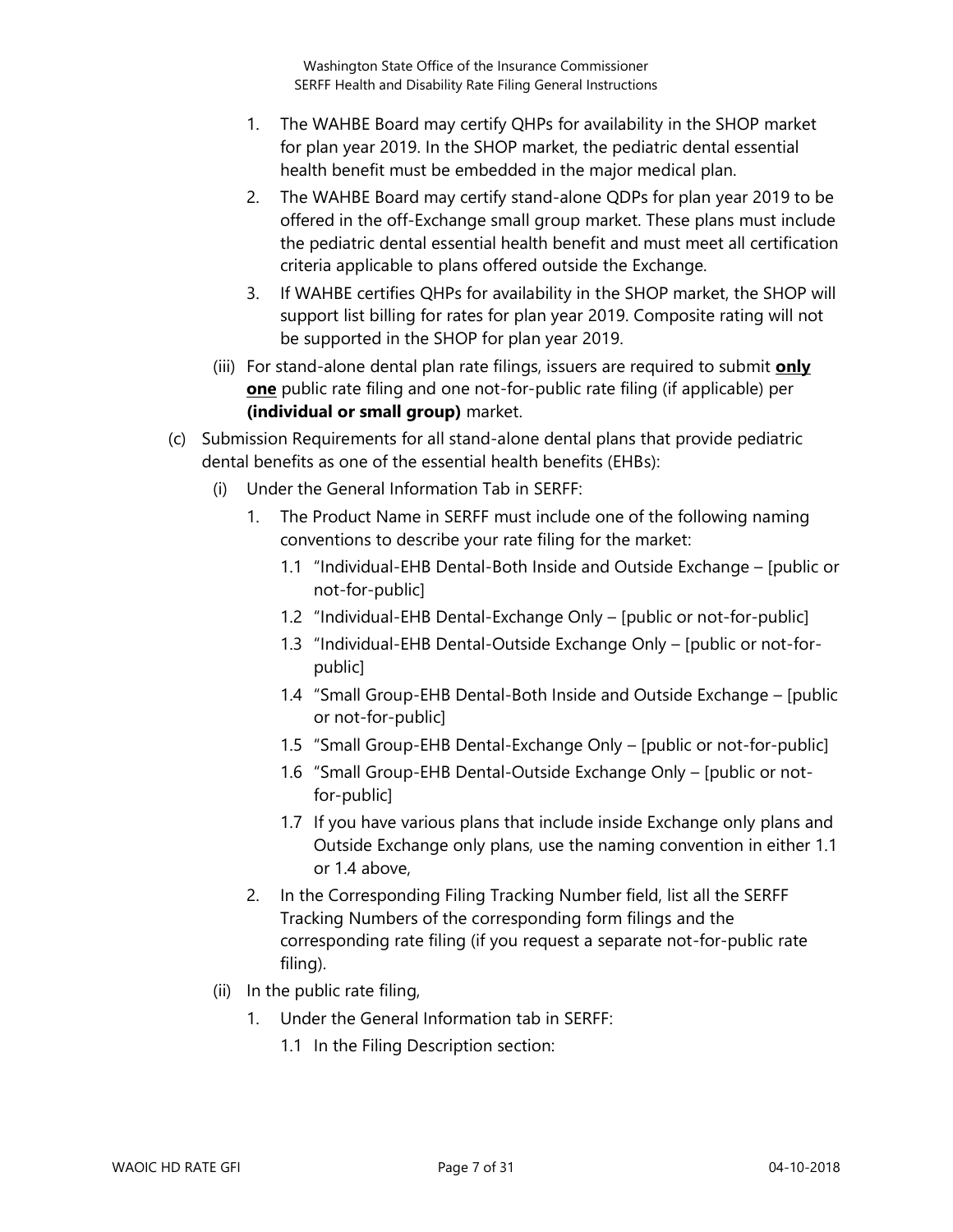- 1.1.1 If the company is requesting a separate not-for-public rate filing state "the company is requesting a separate not-forpublic rate filing."
- 1.1.2 For each dental plan:
	- 1.1.2.1 State the HIOS Plan ID and Plan Name.
	- 1.1.2.2 State the product name filed in the form filing and whether the plan provides "Stand-alone pediatric dental plan" only or "Stand-alone family dental plan."
	- 1.1.2.3 State whether you are marketing the plan inside the Exchange only, outside the Exchange only, or both inside and outside the Exchange.
	- 1.1.2.4 List the plan's exact actuarial value (to two decimal points).
	- 1.1.2.5 Indicate that an actuarial certification as required by 45 CFR §156.150(2) is included in the supporting documentation tab.
	- 1.1.2.6 Indicate whether this is a new plan or, for the 2018 QDP issuer, a renewal plan or a modification from the 2018 QDP plan.
	- 1.1.2.7 Breakout the overall percentage of rate impact by the percentage of rate impact due to the dental experience changes and the percentage of rate impact due to benefit and cost-sharing changes. If you are a new issuer to the market or have only new plans, indicate all plans are new plans.
- 2. Under the Rate/Rule Schedule tab in SERFF:
	- 2.1 New or Revised field:
		- 2.1.1 If you offered plans in the previous plan year, select "Revised."
		- 2.1.2 Otherwise, select "New."
	- 2.2 List the affected form number for each plan.
	- 2.3 Include a complete rate schedule as a separate PDF document.
		- 2.3.1 The rate schedule must include all of the following information for each plan:
			- 2.3.1.1 Issuer Name
			- 2.3.1.2 "Individual" or "Small Group"
			- 2.3.1.3 HIOS Plan ID
			- 2.3.1.4 Plan Name
			- 2.3.1.5 "Stand-alone pediatric dental plan" only or "Stand-alone family dental plan."
			- 2.3.1.6 Whether you are marketing the plan inside the Exchange only, outside the Exchange only, or both inside and outside the Exchange.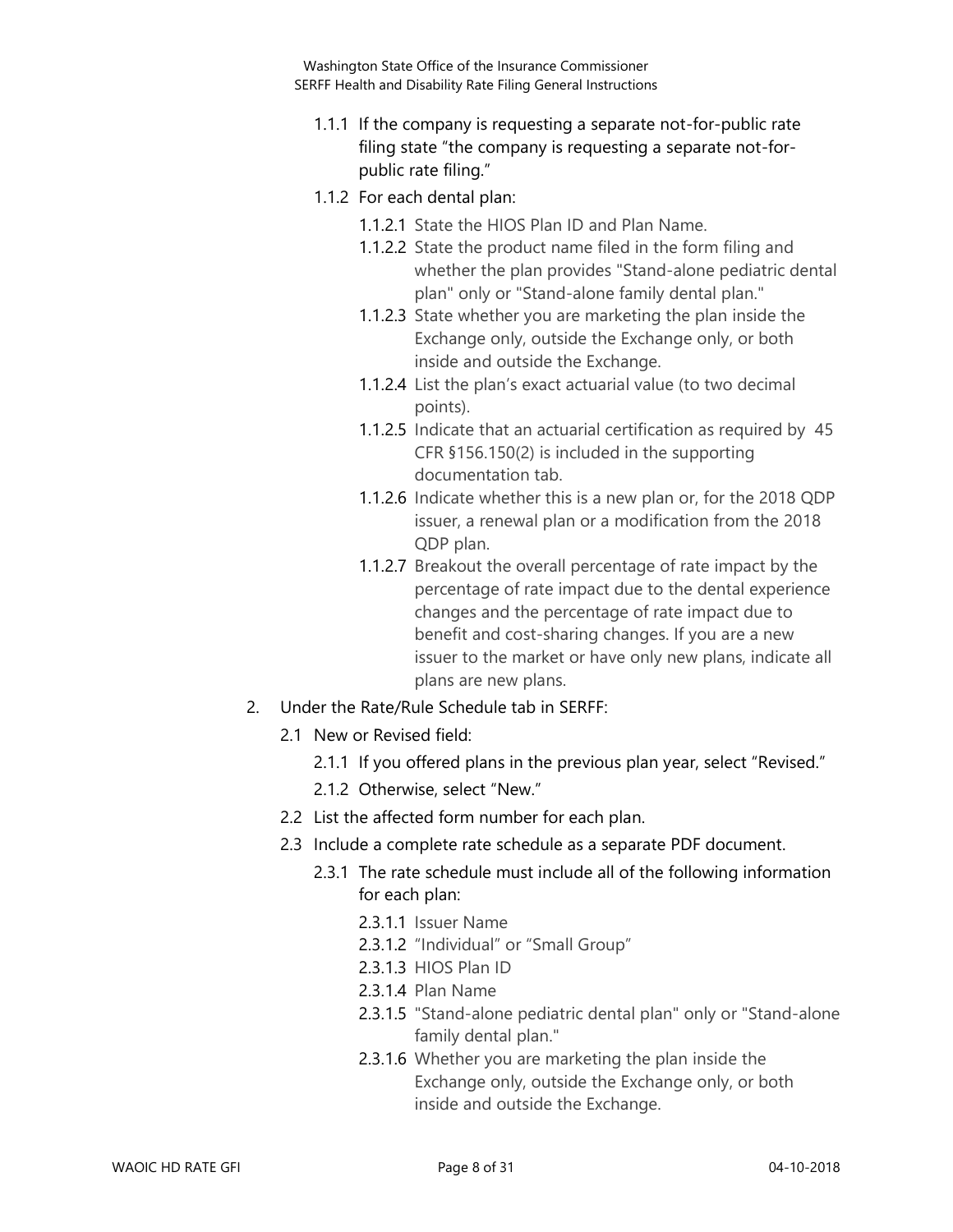> 2.3.1.7 The plan's service area 2.3.1.8 The plan's rates

- 3. Under the Supporting Documentation tab in SERFF:
	- 3.1 Complete and attach a *Checklist-Rates-2019 EHB Dental Rate Filing* document (File provided on the WA OIC's website).
	- 3.2 Attach an actuarial certification as required by 45 CFR §156.150.
	- 3.3 Attach a description of benefit components used for pricing.
	- 3.4 Complete and attach a filing summary under WAC 284-43-6660.
		- 3.4.1 Use the *Format - Rates - WAC 284-43-6660 Summary Duplicate* document (File provided on the WA OIC's website).
	- 3.5 Include all other supporting documentation and justification that is subject to public inspection.
- (iii) If you request a separate "not-for-public" rate filing,
	- 1. You must provide one public rate filing, and one not-for-public rate filing. Follow the same instructions, in Section I.A.3(c)(ii), as the separate public rate filing.
	- 2. In the not-for-public filing
		- 2.1 State clearly in SERFF Product Name Field under General Information tab "not-for-public."
		- 2.2 Include supporting documentation and justification in the public filing that is subject to public inspection.
		- 2.3 Provide a separate statement that summarizes your justification of requesting certain documents to be not-for-public per RCW 48.02.120(3), including a list of documents not included in the public rate filing.
		- 2.4 Include any additional documentation that is not-for-public inspection in the Supporting Documentation tab.
- <span id="page-8-0"></span>(d) Your stand-alone dental rate filing will be rejected if any of the following conditions exist:
	- (i) Your 2019 filing is submitted after May 24, 2018.
	- (ii) You do not follow the product naming requirements in Section I.A.3(c).
	- (iii) You do not follow the specific filing instructions related to the Filing Description of the General Information Tab under Section I.A.3(c).
	- (iv) Any additional rejection criteria listed in Section III.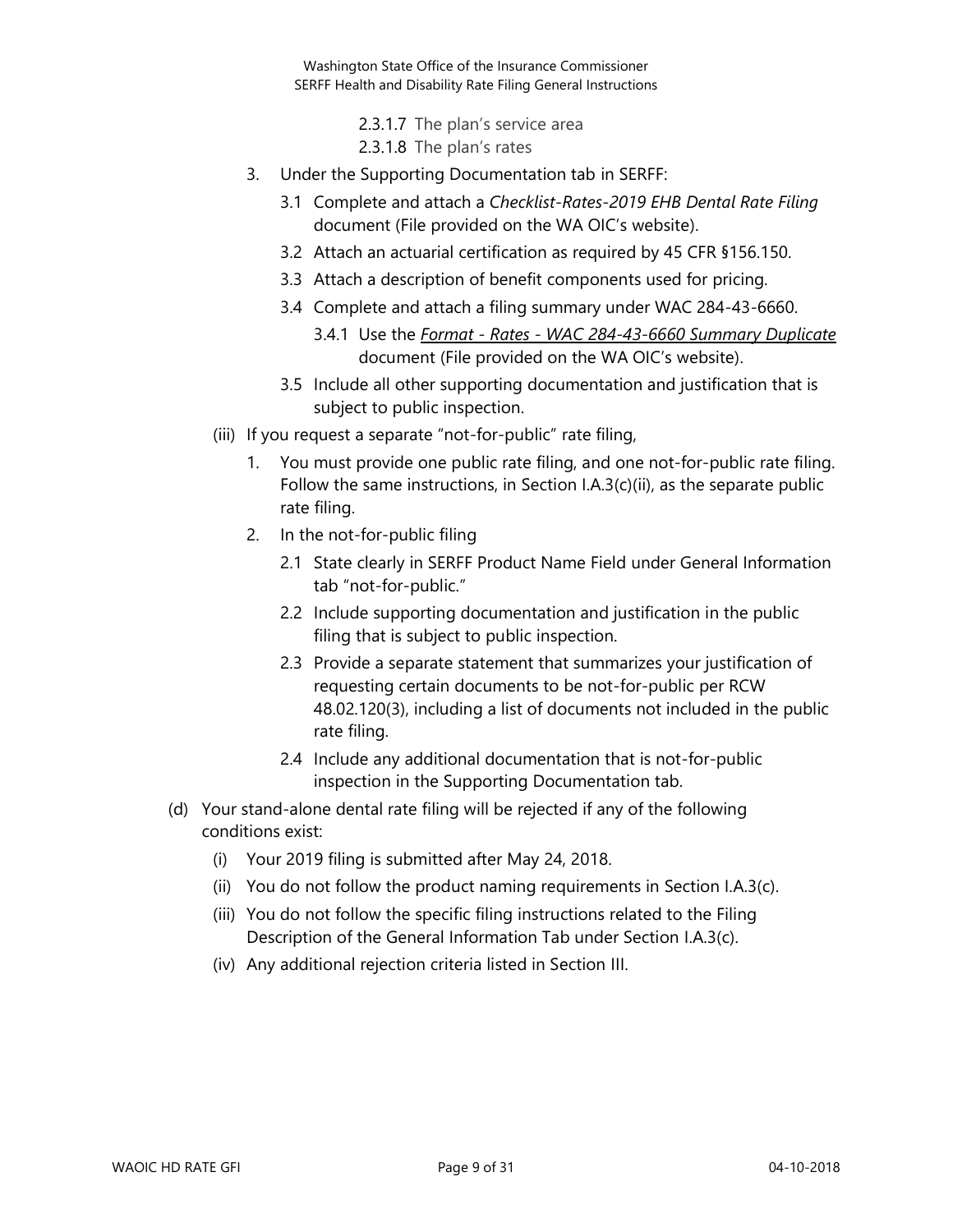#### *I.A.4. Student Health Plans*

- (a) Per 45 CFR §147.145, student health insurance coverage is a type of individual health insurance coverage (as defined in 45 CFR § 144.103 ) that is provided pursuant to a written agreement between an institution of higher education and a health insurance issuer, and provided to students enrolled in that institution of higher education and their dependents.
- (b) Student health plans can only be issued by disability issuers per RCW 48.21.040(1)(c).
- (c) Scope of Section by Type of Insurance (TOI) in SERFF: H22
- (d) Issuers are required to submit only one public rate filing and one not-for-public rate filing (if applicable) for all student health plans.
- (e) Submission Requirements:
	- (i) Under the General Information tab in SERFF:
		- 1. The Product Name in SERFF must include the following naming conventions to describe your filing:
			- 1.1 "2018-2019 School Year Student Health Plan– [public or not-forpublic].
		- 2. In the Corresponding Filing Tracking Number field, list all the SERFF Tracking Numbers of the corresponding form filings and the corresponding rate filing (if you request a separate not-for-public rate filing).
	- (ii) In the public rate filing,
		- 1. Under the General Information tab in SERFF:
			- 1.1 In the Filing Description section:
				- 1.1.1 If the company is requesting a separate not-for-public rate filing state "the company is requesting a separate not-forpublic rate filing."
				- 1.1.2 For each student health plan:
					- 1.1.2.1 State whether the plan will be issued to a specific college, multiple colleges (list the names of the colleges), or any college.
					- 1.1.2.2 List the plan's exact actuarial value (to two decimal points).
					- 1.1.2.3 Indicate whether this is a new plan or a renewal plan
					- 1.1.2.4 Breakout the overall percentage of rate impact by the percentage of rate impact due to the experience changes and the percentage of rate impact due to benefit and cost-sharing changes. If you are a new issuer to the market, indicate all plans are new plans.
		- 2. Under the Rate/Rule Schedule tab in SERFF: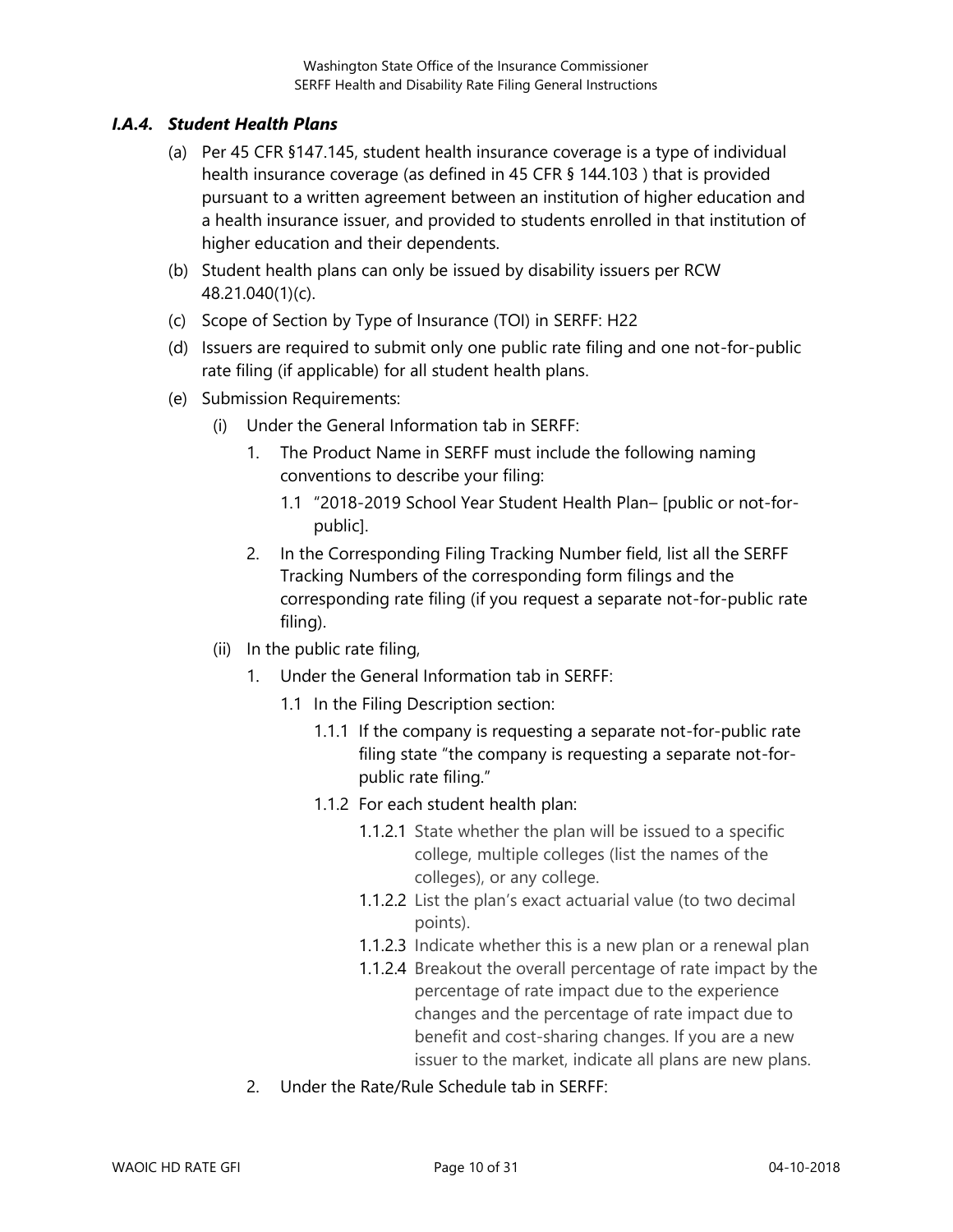- 2.1 New or Revised field:
	- 2.1.1 If you offered plans in the previous school year, select "Revised."
	- 2.1.2 Otherwise, select "New."
- 2.2 List the affected form number for each plan.
- 2.3 Include a complete rate schedule as a separate PDF document.
	- 2.3.1 The rate schedule must include all of the following information for each plan:
		- 2.3.1.1 Issuer Name
		- 2.3.1.2 2018-2019 School Year
		- 2.3.1.3 School Name(s) if applicable.
		- 2.3.1.4 Plan Name
		- 2.3.1.5 The plan's service area
		- 2.3.1.6 The plan's rates
- 3. Under the Supporting Documentation tab in SERFF:
	- 3.1 Complete and attach a *Checklist-Rates-2018-2019 School Year Higher Education Student Health Plan* document (File provided on the WA OIC's website).
	- 3.2 Attach a description of benefit components used for pricing.
	- 3.3 Include all other supporting documentation and justification that is subject to public inspection.
- (iii) If you request a separate "not-for-public" rate filing,
	- 1. You must provide one public rate filing, and one not-for-public rate filing. State clearly in SERFF Product Name Field under General Information tab in SERFF: "public" or "not-for-public".
	- 2. Both public and not-for-public rate filings must follow instructions. The not-for-public rate filing must be a complete rate filing including the rate schedule and all supporting documentation.
	- 3. Include only supporting documentation and justification in the public filing that is subject to public inspection.
	- 4. In the not-for-public filing only:
		- 4.1 Provide a separate statement that summarizes your justification of requesting certain documents to be not-for-public per RCW 48.02.120, including a list of documents not included in the public rate filing.
		- 4.2 Include all not-for-public documentation and justification in the Supporting Documentation tab.
- (f) Your student health plan rate filing will be rejected if any of the following conditions exist:
	- (i) Your 2018 2019 school year filing is submitted after May 24, 2018.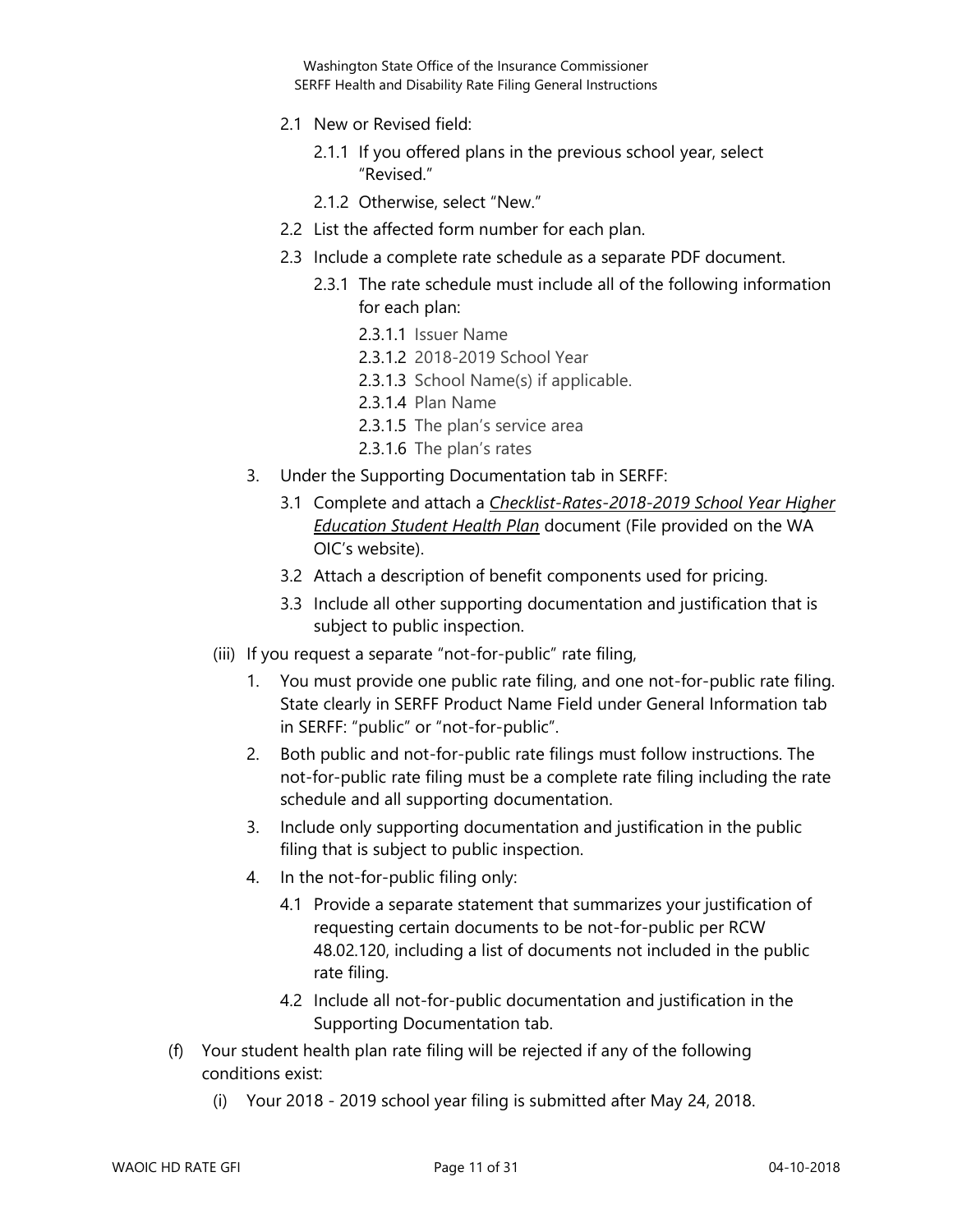- (ii) You do not follow the product naming requirements in Section I.A.4 (e).
- (iii) You do not follow the specific filing instructions related to the Filing Description of the General Information Tab under Section I.A.4 (e).
- (iv) Any additional rejection criteria listed in Section III.

#### <span id="page-11-0"></span>*I.A.5. For Grandfathered Individual and Small Group Health Plans Renewed on or after January 1, 2014*

- (a) Scope of Section by TOI in SERFF: H16I, HOrg02I, H16G, or HOrg02G.
- (b) Starting 2014, all state community rating requirements under RCW 48.20.028, 48.21.045(3), 48.44.022, 48.44.023(3), 48.46.064, and 48.46.066(3) apply to grandfathered health plans only. Federal Community rating requirements under 45 CFR §147.102 apply to nongrandfathered health plans. Per RCW 48.02.120(4), except for the numeric values of the small group rating factors as authorized by RCW 48.21.045(3)(a), 48.44.023(3)(a), and 48.46.066(3)(a) and unique new products specifically approved by the Commissioner, all individual and small group rate filings are subject to public inspection.
- (c) Experience:
	- (i) Under the state community rating requirements, the experience of all grandfathered individual plans must be pooled together for rating purposes, and the experience of all grandfathered small group plans must be pooled together for rating purposes.
- (d) Submission Requirements for all individual and small group rate filings, you must:
	- (i) Under the General Information tab in SERFF:
		- 1. In the Filing Description of the General Information tab in SERFF:
			- 1.1 Breakout the overall percentage of rate impact by the percentage of rate impact due to the medical experience changes and the percentage of rate impact due to benefit changes. If there are no benefit changes or if benefit changes have no rate impacts, indicate 0% on the benefit changes.
			- 1.2 Provide a brief description of the benefit changes by product and indicate whether the particular benefit change is required by law (mandated benefits).
	- (ii) Under the Rate/Rule Schedule tab in SERFF:
		- 1. New or Revised field:
			- 1.1 If you offered plans in the previous plan year, select "Revised."
			- 1.2 Otherwise, select "New."
		- 2. Include a complete rate schedule in Excel file and in PDF version of the Excel file.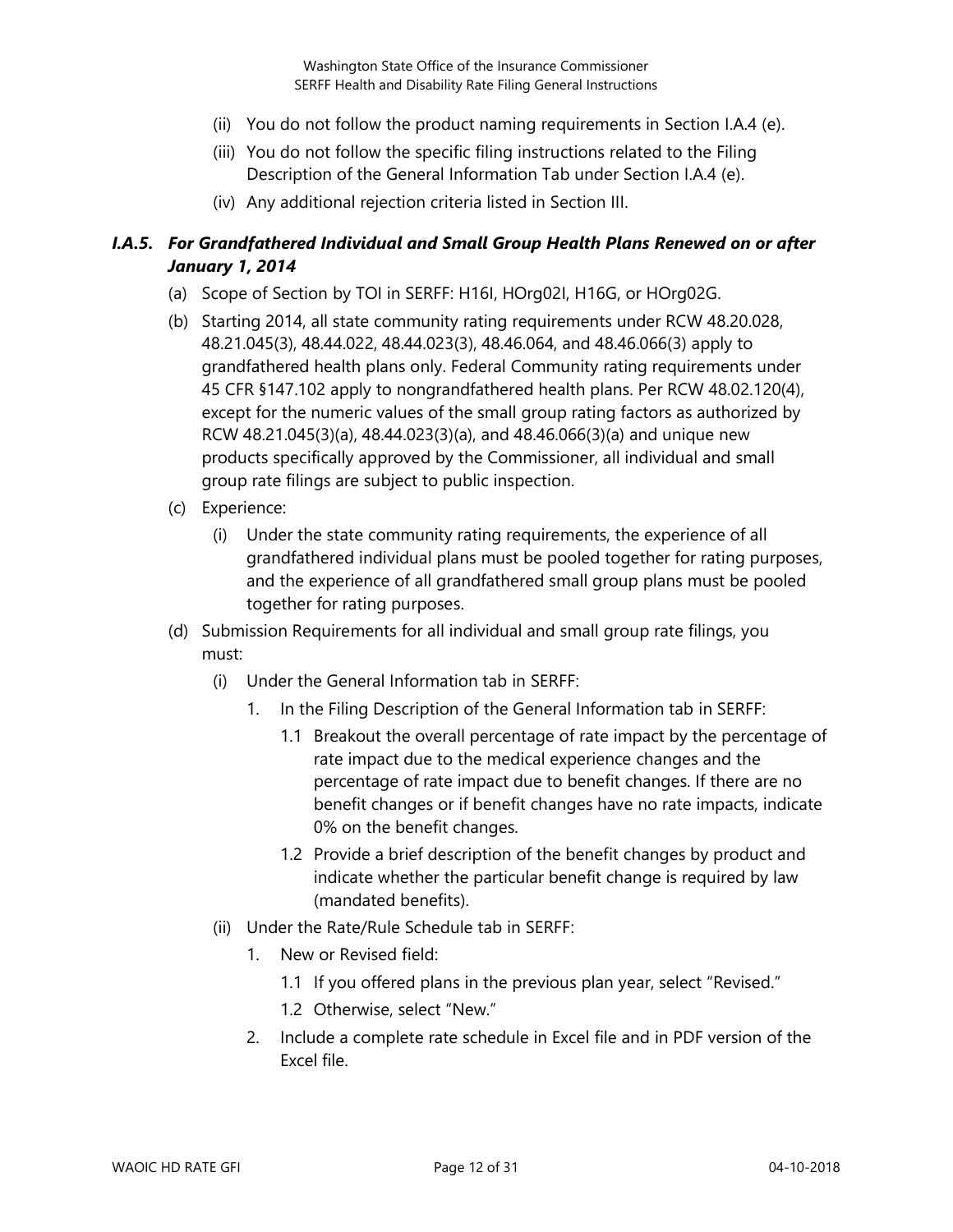- 2.1 All required supporting documentation and information should be attached to the Supporting Documentation tab.
- 2.2 You must name the PDF file "Rate Schedule" and the Excel file "Rate Schedule Duplicate.xlsx."
- 3. List the affected form number for each plan.
- 4. You must check the box to "Add Rate Data" and populate all fields with accurate data for the public filing. Do not check the box to "Add Rate Data" for the not-for-public filing.
- (iii) Under the Supporting Documentation tab in SERFF:
	- 1. Attach in PDF format and in Excel format, the Part I Unified Rate Review Template.
		- 1.1 For Part I Unified Rate Review Template, the PDF file must include the PDF version of the Excel file. You must name the Part I PDF file "Part I Unified Rate Review Template" and the Excel file "Part I Unified Rate Review Template Duplicate.xlsx"
	- 2. Attach in PDF format, the Part II Written Description Justifying the Rate Increase.
		- 2.1 You must name the Part II PDF file "Part II Written Description Justifying the Rate Increase."
	- 3. Attach in PDF format the Part III Actuarial Memorandum as set forth by the US Department of Health and Human Services regulations under 45 CFR Part 154.
		- 3.1 You must name the Part III PDF file "Part III Rate Filing Documentation and Actuarial Memorandum."
	- 4. Attach in both Excel and PDF formats, the individual and small group rate filing summary under WAC 284-43-6660.
		- 4.1 You must use the Excel formatting file: *Format-Rates-WAC 284-43- 6660 Summary Duplicate.xlsx* (File provided on the WA OIC's website)
		- 4.2 Name the files "WAC 284-43-6660.pdf" and "WAC 284-43-6660 Duplicate.xlsx."
		- 4.3 HCSCs and HMOs are required to submit the individual and small group rate filing summary under WAC 284-43-6660. Although it is not required for grandfathered plans, we ask disability carriers to voluntarily submit WAC 284-43-6660 in the same manner as HCSCs and HMOs.
	- 5. Provide an Excel spreadsheet including all built-in formulas and internal links used to generate the rate changes. The Excel spreadsheet must be identical to those PDF files that support and generate the rate changes. The PDF must contain all hidden cells and worksheets. The Excel file name must end with "Duplicate.xlsx".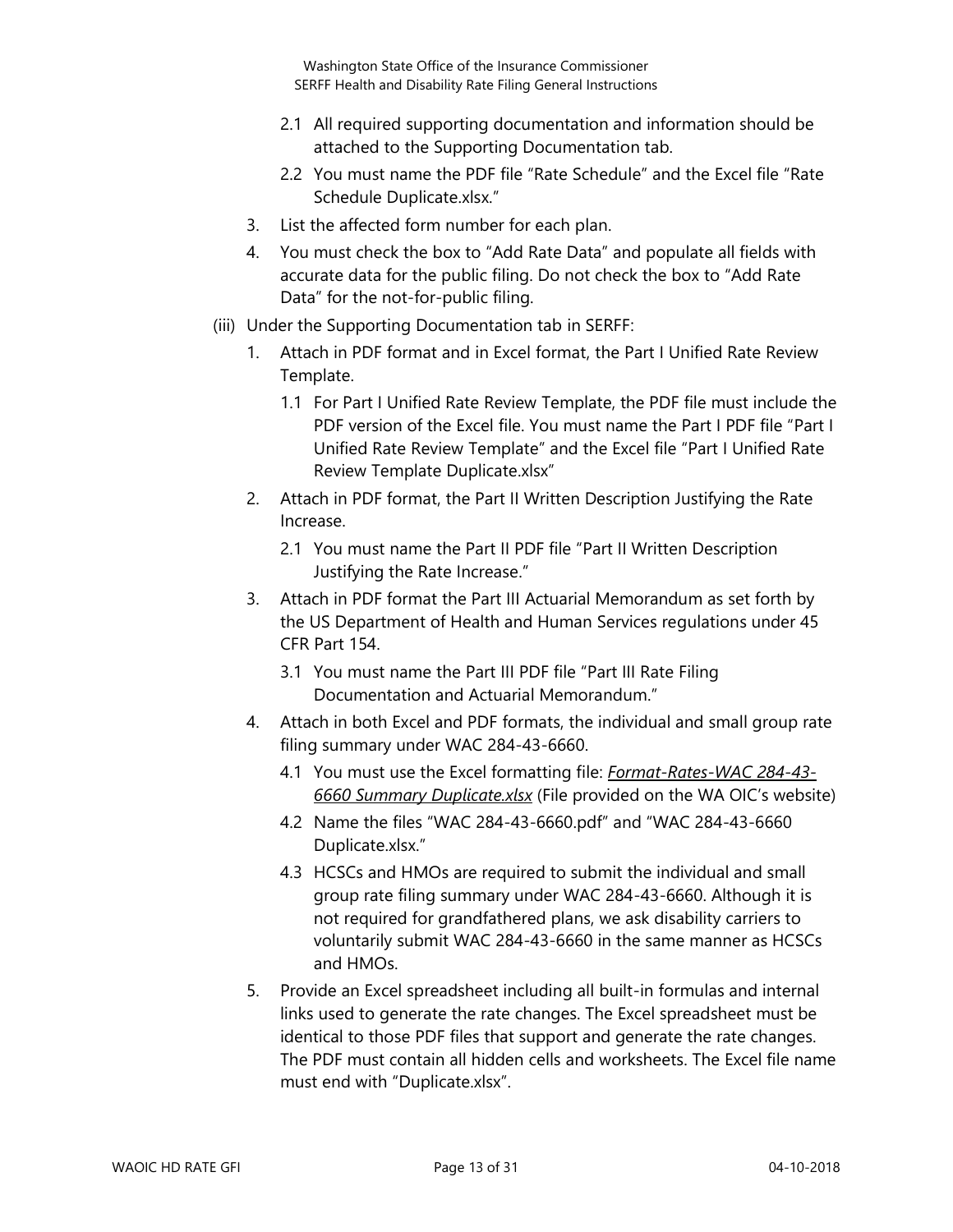- (iv) If you choose to withhold the numeric values of small group rate factors from public inspection or if a specific unique new product is approved by the Commissioner to be withheld from public inspection, you must follow these rules:
	- 1. You must submit two rate filings: One not-for-public rate filing and one public rate filing. You must clearly state whether the filing is public or notfor-public in both the Filing Description and the Product Name.
	- 2. You must submit a complete rate filing for review. The Filing Description must clearly state this filing is proprietary and not subject to public disclosure.
	- 3. You must submit a complete filing for public disclosure, which is an exact duplicate of the not-for-public filing described in Section I.A.5(d)(ii). In the not-for-public filing, you must attach on the Supporting Documentation tab in SERFF:
		- 3.1 A separate document listing all of the data withheld. This list must identify each piece of information withheld, by description and location in the filing. If one single page includes both public information and proprietary information, only the proprietary information in the particular page can be redacted. Cite the statutory exemption under which you are seeking an exemption, and explain how that exemption applies to this piece of information.
		- 3.2 A certification from an officer stating that the public rate filing is identical to the proprietary rate filing except for the withheld data and the list of exemptions.

## <span id="page-13-0"></span>**I.B. Individual and Small Group (Non-Pediatric) Dental Only and Vision Only Plans for HCSCs and Disability Issuers**

- *I.B.1. Scope of Section by TOI in SERFF: H10I, H10G, H20I, or H20G.*
- *I.B.2. This section applies to plans which are not intended to provide the Pediatric Essential Health Benefits for oral care or vision.*
- *I.B.3. File-and-use: RCW 48.43.733, all rates and forms, and modifications of a contract form or rate, for individual and small group stand-alone dental and stand-alone vision plans issued or renewed on or after January 1, 2016 must be filed before the contract form is offered for sale and before the rate schedule is used.*

#### *I.B.4. Applicability of Rule:*

(a) Per RCW 48.43.733(2), WAC 284-43-6520(8) and WAC 284-43-6560(2), issuers must not negotiate individual and small group stand-alone dental and standalone vision plans.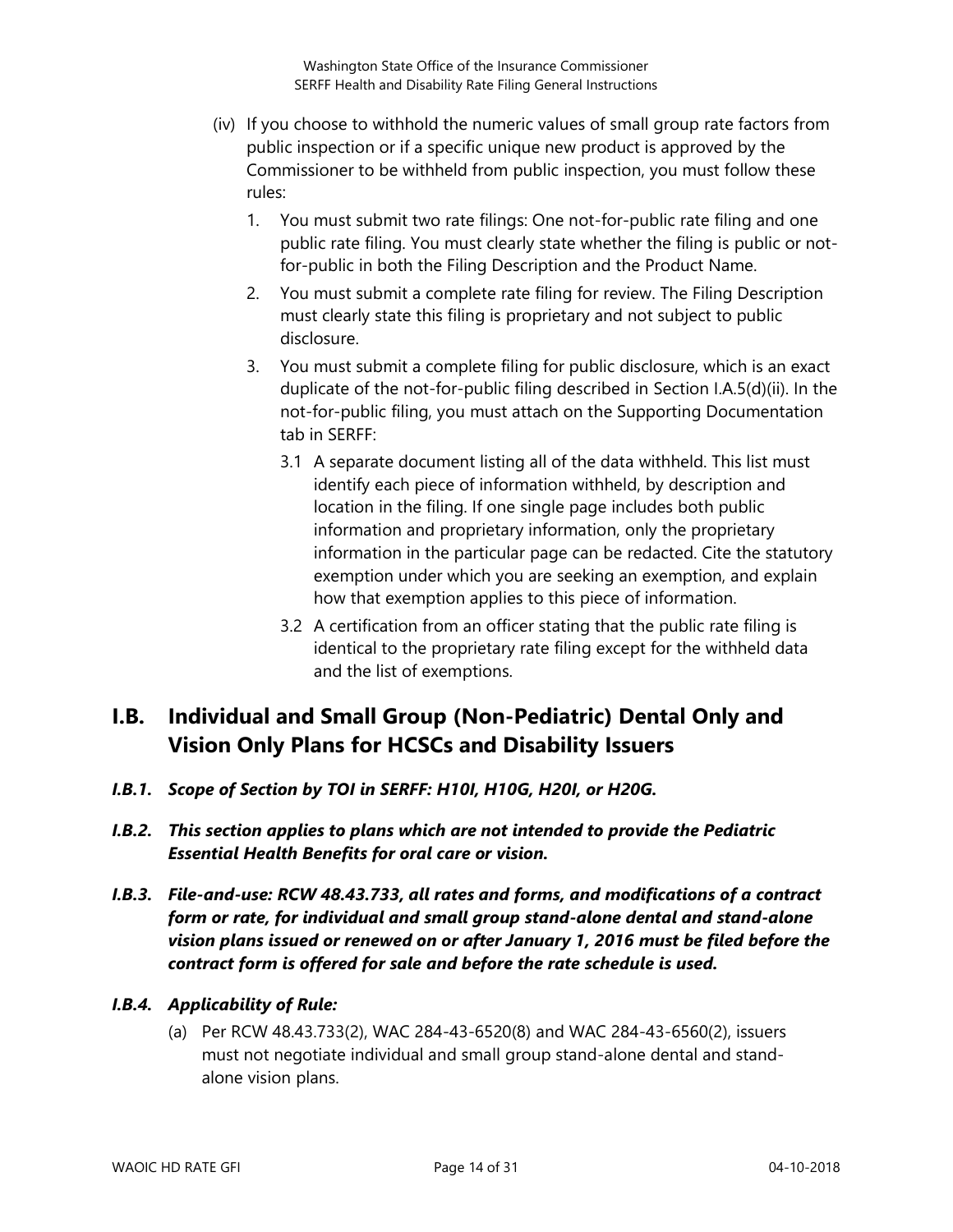- (b) Individual and small group stand-alone dental and stand-alone vision plan rate filings submitted by HCSCs or disability issuers are subject to the applicable requirements in Subchapter I and J of WAC 284-43.
- (c) Per WAC 284-43-6100, the experience of all individual dental plans must be pooled together for rating purposes, and the experience of all small group dental plans must be pooled together for rating purposes. (Note: this requirement does not prohibit issuers from filing a new dental plan anytime during the year.) Filings for individual plans must include each individual plan rate schedule. Filings for small group plans must include base rates and annual base rate changes in dollar and percentage amounts for each small group plan.

#### *I.B.5. Submission Requirements:*

- (a) Under the General Information tab in SERFF:
	- (i) In the SERFF Product Name Field,
		- 1. For individual coverage, the product name must start with "Individual Dental Pool – Rate Changes only" for rate changes only, "Individual Dental Pool – Rate Changes with New Plans" for rate changes and adding new plans, or "Individual Dental – New Plans only" for new plans only.
		- 2. For small group coverage, the product name must start with "Small Group Dental Pool – Rate Changes" for rate changes only, "Small Group Dental Pool – Rate Changes with New Plans" for rate changes and adding new plans, or "Small group Dental – New Plans" for new plans only.
		- 3. If the filing is a public filing, include "public"; otherwise, state "not-forpublic".
	- (ii) In the Filing Description of the General Information tab in SERFF:
		- 1. Indicate whether the rate filing includes rates for new plans only, existing plans only, or both new and existing plans. List the plan name for each new plan, and the plan name and average rate change for each of the renewal plans.
	- (iii) In the Corresponding Filing Tracking Number field, provide all applicable SERFF Tracking IDs for the corresponding concurrent form filings for new plans and for the most recent corresponding rate and form filings for existing plans.
- (b) If you request certain documents to be not-for-public per RCW 48.02.120(3):
	- (i) You must provide one public rate filing, and one not-for-public rate filing. State clearly in SERFF Product Name: "public" or "not-for-public".
	- (ii) Both public and not-for-public rate filings must include public rates and follow filing instructions. Include only supporting documentation and justification in the public filing that is subject to public inspection.
	- (iii) In the not-for-public rate filing only: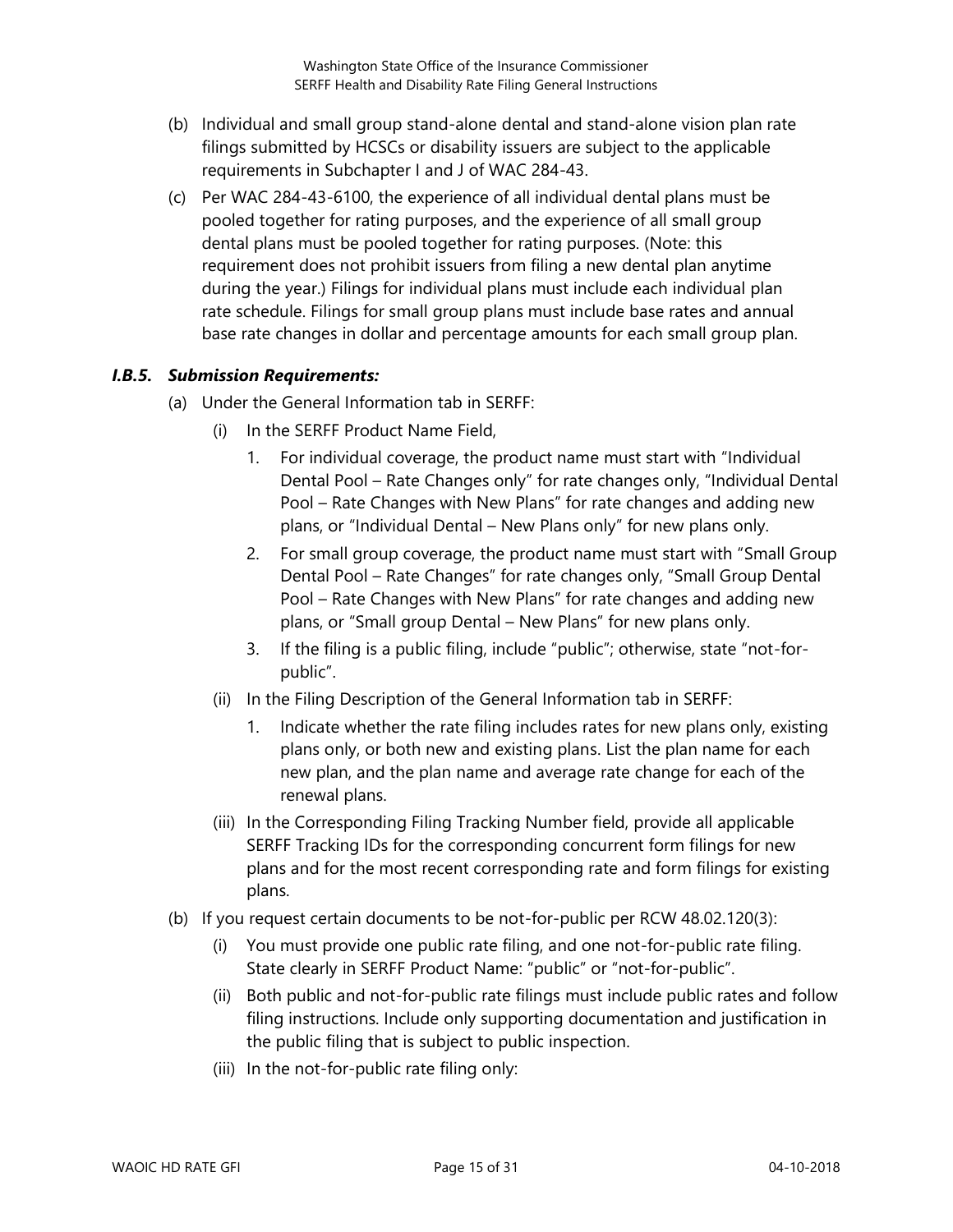- 1. Provide a separate statement that summarizes your justification of requesting certain documents to be not-for-public per RCW 48.02.120(3), including a list of documents not included in the public rate filing.
- 2. Include all not-for-public documentation and justification under the Supporting Documentation tab.

## <span id="page-15-0"></span>**II. Large Group: Health Plans, Dental Only, and Vision Only Plans for HCSCs, HMOs, and Disability Issuers.**

#### <span id="page-15-1"></span>**II.A. General Requirements for Rate Filings:**

- *II.A.1. Scope of Section by TOI in SERFF: H16G, HOrg02G, H10G, or H20G.*
- *II.A.2. The public rate schedule and the filing description in WAC 284-43-6540 must list all group names and group numbers.*

#### *II.A.3. If a rate filing is required, it must be submitted separately from but concurrently with any corresponding new form filing.*

#### *II.A.4. If you request some rate filing information to be proprietary:*

- (a) You must provide one public rate filing and one not-for-public rate filing.
- (b) State clearly in SERFF Product Name Field under General Information tab in SERFF: "public" rate or "not-for-public" rate.
- (c) Both public and not-for-public rate filings must follow filing instructions.
- (d) Include only supporting documentation in the public filing that is subject to public inspection.
- (e) In the not-for-public rate filing only:
	- (i) Provide a separate statement that summarizes your justification for requesting certain documents to be not-for-public per RCW 48.02.120(3). List the document names that are not-for-public.
	- (ii) Include all not-for-public documentation and justification on the Supporting Documentation tab.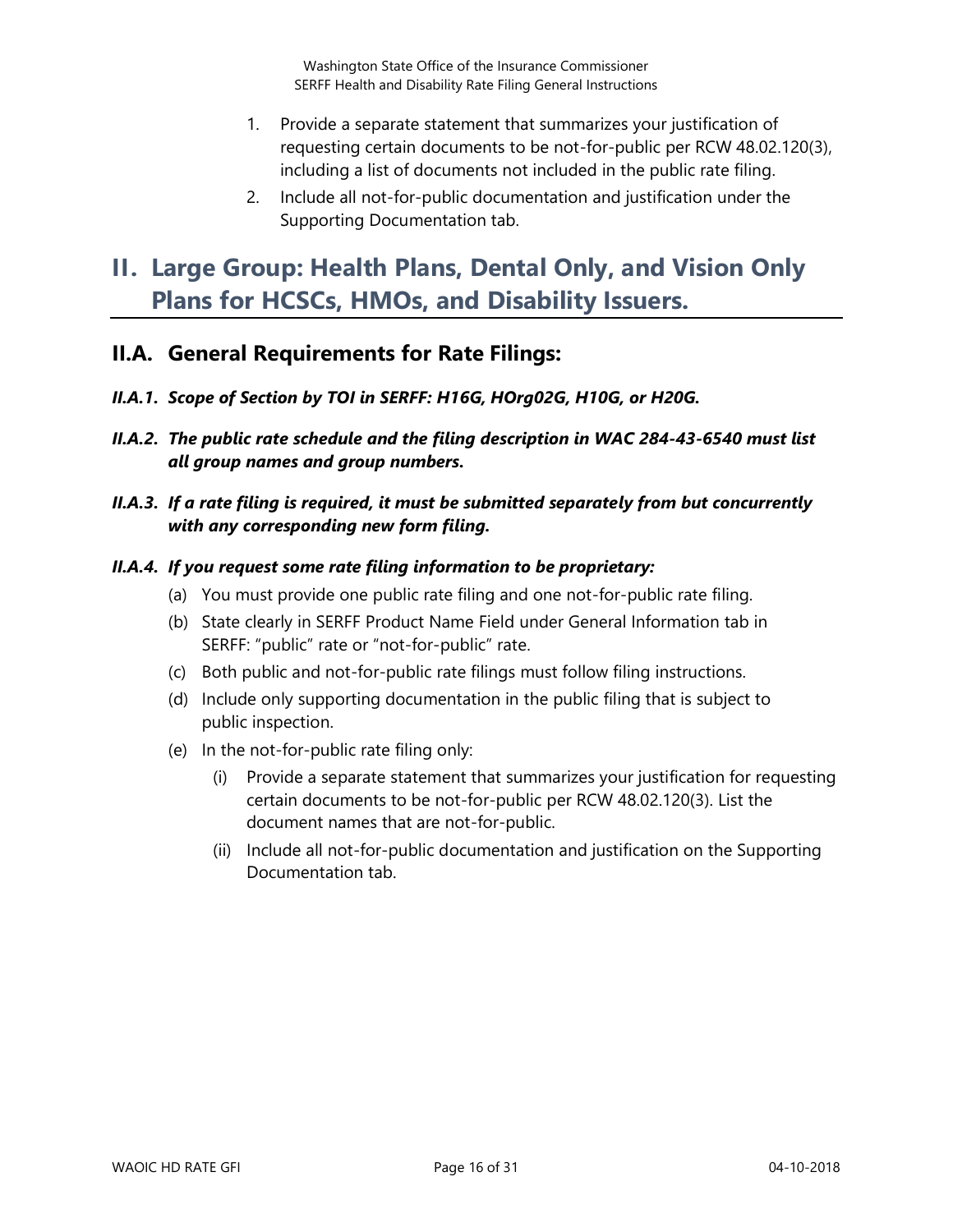<span id="page-16-0"></span>**II.B. Four paths to file non-association large group rates and forms: For each non-association large group, issuers are required to make sure the group's rate and form filings are filed utilizing one of the following four procedures. Also see Appendix A: Large Group Form and Rate Filing Flowchart. Corresponding form and rate filings must follow the same filing path, you cannot mix and match filing paths when filing corresponding form and rate filings. For association rate filings, see Section II.C.**

#### <span id="page-16-1"></span>*II.B.1. Filing forms using the standard master contract filing process and filing rates using the standard rate manual filing process:*

- (a) **Form Filing:** A "Standard Master Contract" is a health plan, dental only, or vision only contract that is intended to be sold to multiple large groups by HCSCs, HMOs, or disability issuers. See Washington State SERFF Health and Disability Form Filing General Instructions under "Filing Requirements for All Health and Disability Filers" for more information about filing standard master contracts.
	- (i) Standard Master form filings must populate the Product Name field using the naming convention: "Large Group Std. Master [Product Name]"
- (b) **Rate Filing:**
	- (i) A large group standard rate manual filing must include a rate schedule, and the description and methodology used to obtain the premium for a specific group, if given the necessary information, such as, the demographic data and the plan design of the group [WAC 284-43-6520(11)].
	- (ii) The rate manual must be filed before you use it to determine a group's rate.
	- (iii) Under the General Information tab in SERFF:
		- 1. In the SERFF Product Name Field,
			- 1.1 The product name must start with "Standard Large Group Rate Manual".
			- 1.2 If the filing is a public filing, include "public"; otherwise, state "notfor-public".
		- 2. In the Submission Type Field, indicate the type of submission.
		- 3. In the Filing Description, indicate whether the rate filing includes rates for new plans only, existing plans only, or both new and existing plans. List the plan name for each new plan, and the plan name and average rate change for each of the renewal plan.
		- 4. In the Corresponding Filing Tracking Number field, indicate all applicable SERFF Tracking IDs for the corresponding form filings for new plans and for the most recent corresponding rate and form filing for existing plans.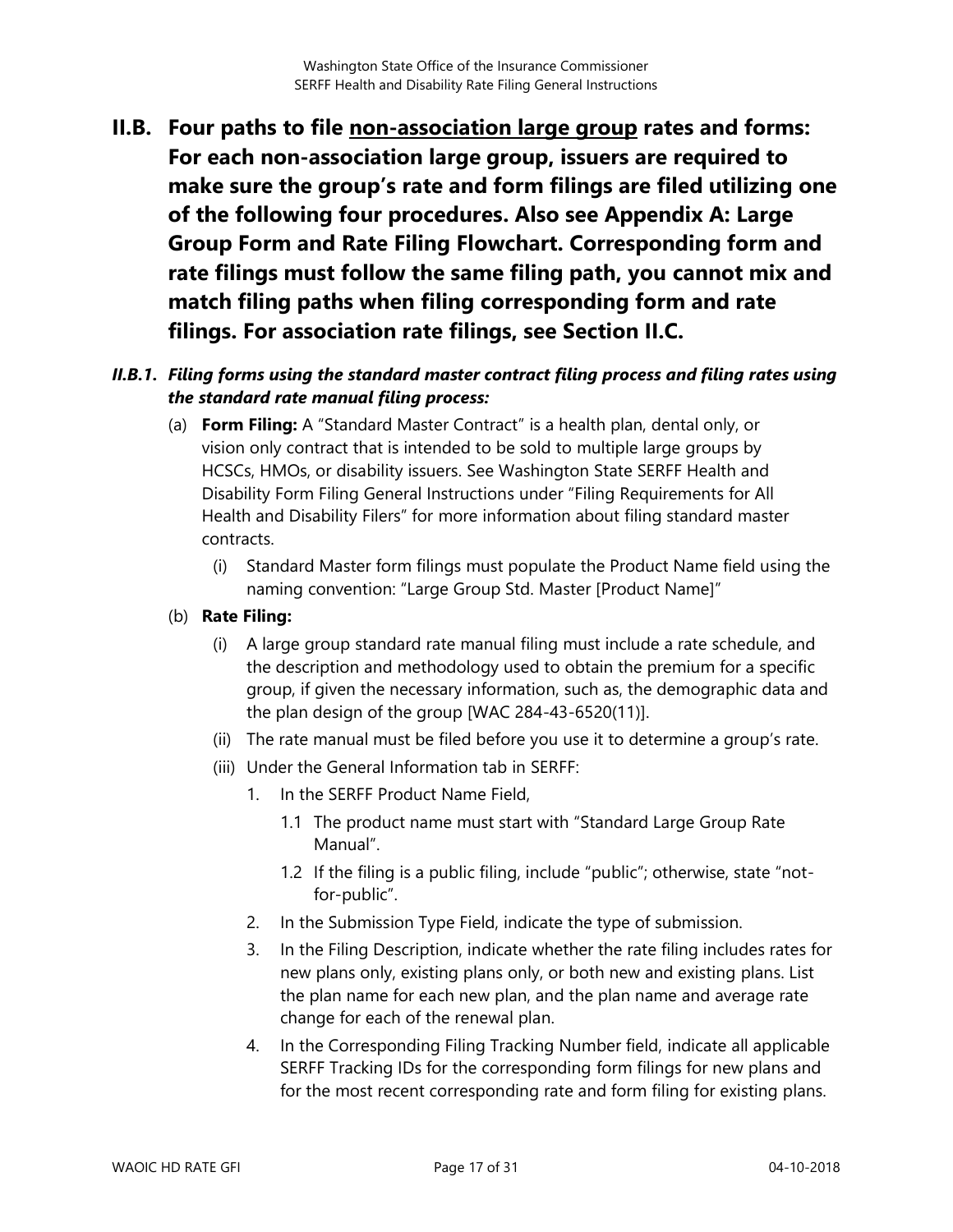- (iv) Under the Rate/Rule Schedule tab in SERFF:
	- 1. Attach the rating manual in PDF file format.
	- 2. You may attach an Excel version of the rating manual; however, it must be a duplicate of the PDF version and include "Duplicate.xlsx" at the end of the file name.
	- 3. List the rate action as "revised" for all renewal filings and "new" for all filings with no rate history.
	- 4. Attach an Exhibit as a separate file for the base rate of each plan.
- (v) Under the Supporting Documentation tab in SERFF:
	- 1. Complete and attach Filing Summary under WAC 284-43-6540.
		- 1.1 Use the *Format - Rates - WAC 284-43-6540 Summary Duplicate* document (Provided on the WA OIC's website).
- (vi) For rate manual guidance, see *Guidance-Rates-Large Group Rate Manual* in the Filing Rules tab, General Instructions Section of SERFF.
- (vii) If you request some rate information to be proprietary, you must follow the procedures in Section II.A.4.

#### <span id="page-17-0"></span>*II.B.2. Filing forms using the standard master contract filing process and filing rates without using the standard rate manual filing process:*

- (a) **Form Filing:** A "Standard Master Contract" is a health plan, dental only, or vision only contract intended to be sold to multiple large groups by HCSCs, HMOs, or disability issuers. See Washington State SERFF Health and Disability Form Filing General Instructions under "Filing Requirements for All Health and Disability Filers" for more information about filing a standard master contracts.
	- Standard Master form filings must populate the Product Name field using the naming convention: "Large Group Std. Master [Product Name]"
- (b) **Rate Filing:**
	- (i) Under the General Information tab in SERFF:
		- 1. In the SERFF Product Name Field,
			- 1.1 The product name must start with "Single Case Rate without Form deviation – [Group's Name]"
		- 2. In the Corresponding Filing Tracking Number field, list tracking numbers for the corresponding filings.
	- (ii) Under the Rate/Rule Schedule tab in SERFF:
		- 1. Submit a complete RATE SCHEDULE ITEM and rate schedule under a public rate filing.
			- 1.1 Use the *Rate Schedule Item* document (Provided on the WA OIC's website)
		- 2. Filing group experience per WAC 284-43-6540: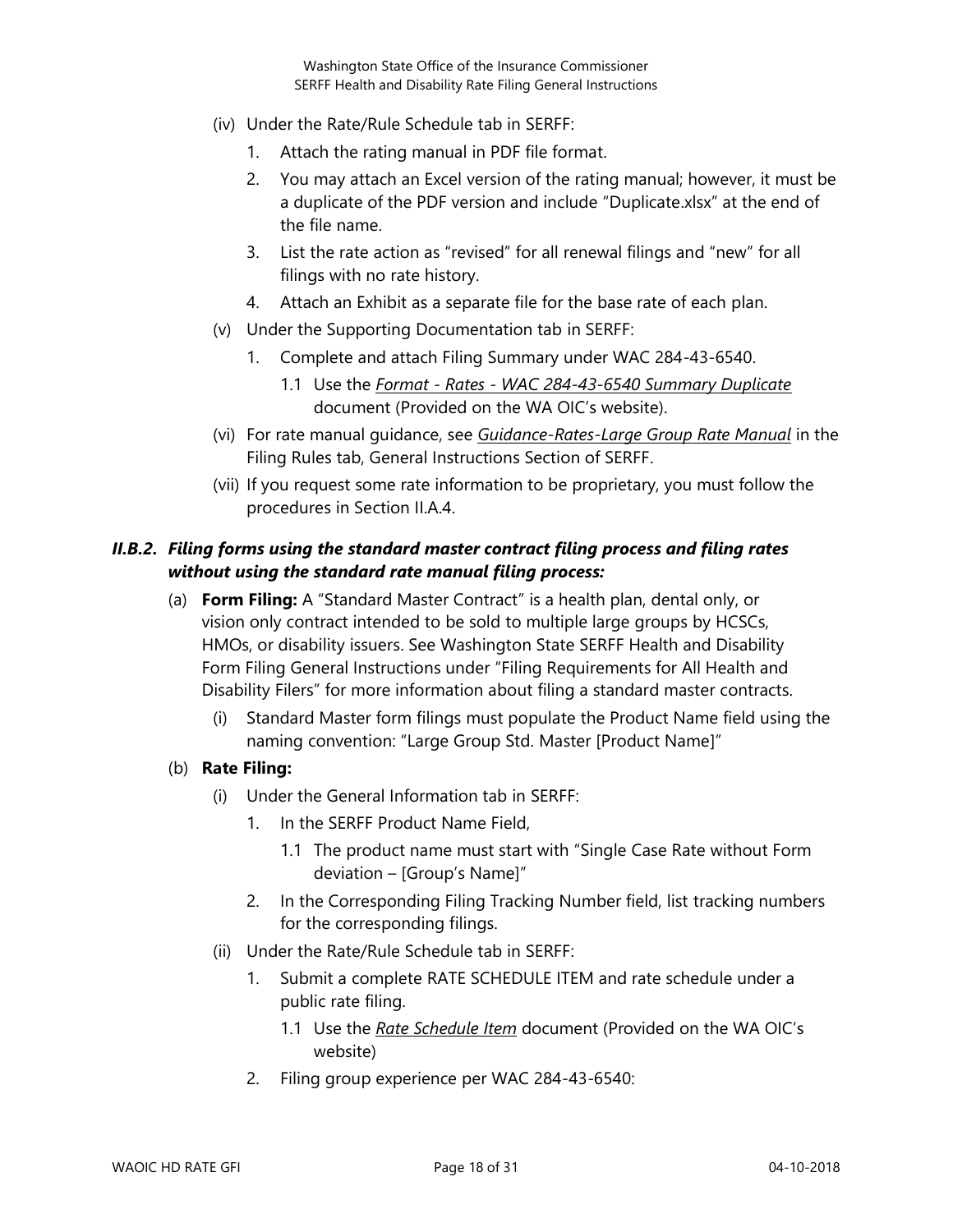- 2.1 Use the *Format - Rates - WAC 284-43-6540 Summary Duplicate* document (Provided on the WA OIC's website).
- 2.2 Use one of the following methods to file a group's experience.
	- 2.2.1 You may submit a rate filing that includes a *WAC 284-43-6540 form* for the group concurrently with the corresponding public rate filing. To use this method:
		- 2.2.1.1 Indicate in the RATE SCHEDULE ITEM document that "a filing summary under WAC 284-43-6540 is filed concurrently" in the provided section.
		- 2.2.1.2 You may submit the WAC 284-43-6540 form in the public rate filing. If you request the WAC 284-43-6540 form to be proprietary, you must file it in a separate proprietary rate filing (see Section II.A.4) and use the prescribed product name convention ("Single Case Rate without Form deviation – [Group's Name] – Not-for-Public").
	- 2.2.2 You may submit a WAC 284-43-6540 form **annually** for a pool of specific groups or for all large groups. Under this method, a large group's rates are negotiated (not determined by a rate manual) but the group's experience is filed with other large groups or all large groups. If you normally request the WAC 284-43-6540 form to be not-for-public information, we recommend using this method because it eliminates the need to file a separate not-for-public rate filing and WAC 284-43- 6540 form for every negotiated group. To use this method:
		- 2.2.2.1 You must submit the WAC 284-43-6540 form concurrently with one of the public filings for a group in the pool.
		- 2.2.2.2 The product name of the large group pooled experience filing must follow the following naming convention: "Single Case Rate without Form deviation – [Concurrent Filing's Group Name] with Pooled Large Group Experience."
		- 2.2.2.3 If the pooled experience does not include all large group experience, list the names of all groups accounted for in the experience. Otherwise, the description under the "Group Pool Name" in WAC 284- 43-6540 should state "All Large Groups."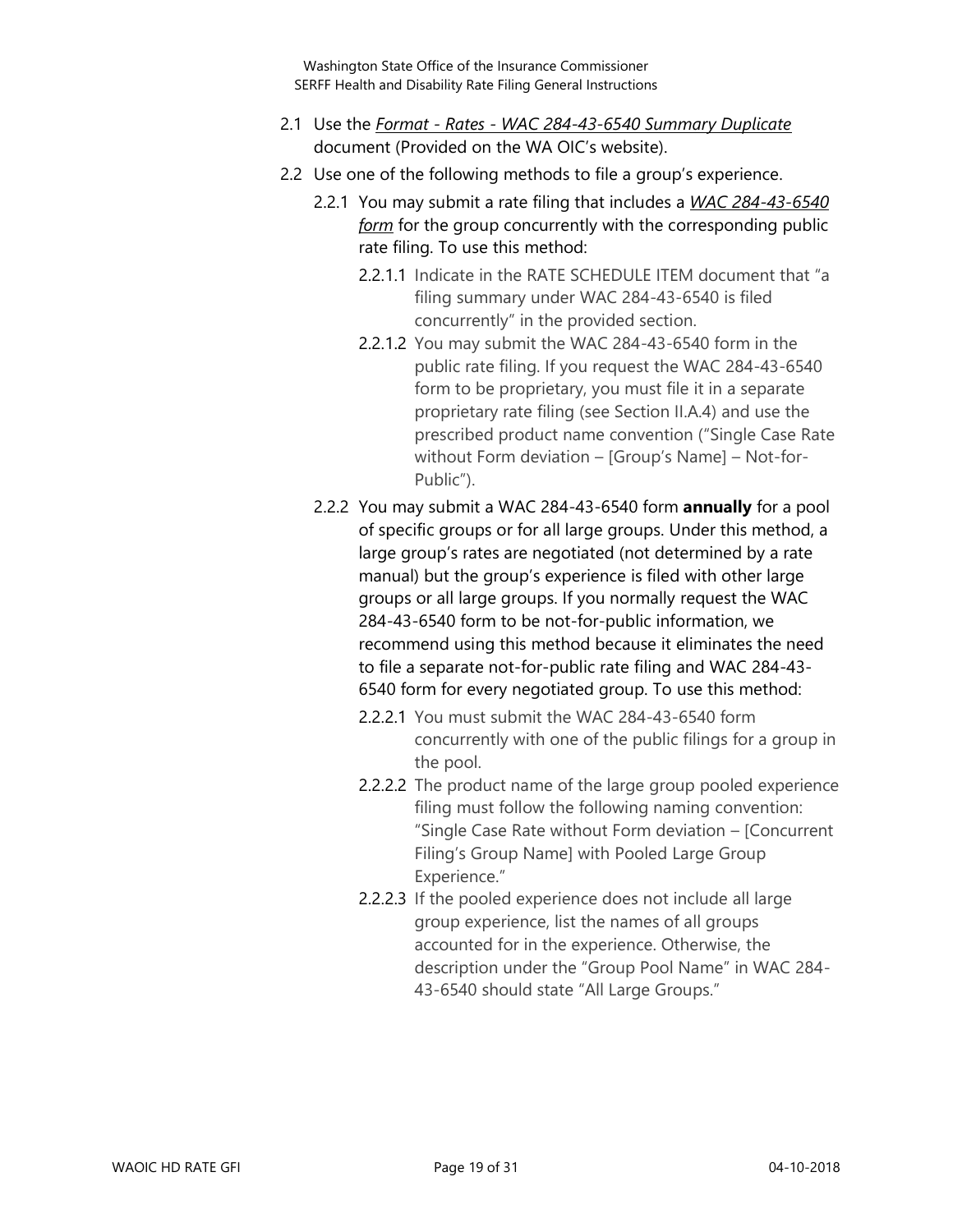- 2.2.2.4 In the provided section of the RATE SCHEDULE ITEM document, you must check the box "A filing summary under WAC 284-43-6540 is filed separately with an existing rate manual or with a pool of groups" and provide the corresponding submission date and SERFF tracking number of the rate filing.
- <span id="page-19-0"></span>*II.B.3. Filing Rate and Form filings using the Short Form Filing process: To use the Short Form filing process, the Short Form must be based upon a standard master contract on file with an effective date within 12 months of the Short Form filing effective date. Association health plans may not be filed using the Short Form process.*
	- (a) **Short Form Filing:** 
		- (i) Definition: The Short Form filing process is used for filing a negotiated large group contract that has 12 or fewer deviations from a filed Standard Master Contract. The process may not be used where a filing has more than 12 deviations from a filed Standard Master Contract. For more information see the Washington State SERFF Health and Disability Form Filing General Instructions.
		- (ii) Under the General Information tab in SERFF:
			- 1. In the SERFF Product Name Field,
				- 1.1 The product name must start with "Short Form [Group's Name]".
			- 2. In the Corresponding Filing Tracking Number field, list tracking numbers for the corresponding filings.
		- (iii) Under the Form Schedule tab in SERFF:
			- 1. Attach a properly completed "Short Form" as set forth in form SHORT FORM ED.5, and as revised from time to time ("SHORT FORM"),
				- 1.1 *SHORT FORM ED.5* is a form prescribed by and available from the Commissioner. It can be found on the OIC's website. Click on the "For Insurers" tab and choose "SERFF Filing Guidelines" under Filing Instructions. For more information, see Washington State SERFF Health and Disability Form Filing General Instructions.
				- 1.2 The form number may not be modified, deleted, or removed from SHORT FORM ED.5.
				- 1.3 A public rate schedule must be included in the SHORT FORM ED.5.
			- 2. The filing must include any applicable group-specific or unique application or enrollment forms. The forms must be listed and attached on the Form Schedule tab for review.
				- 2.1 The forms must use the prescribed form name requirements, e.g., "Custom App/Enr [ABC Company]."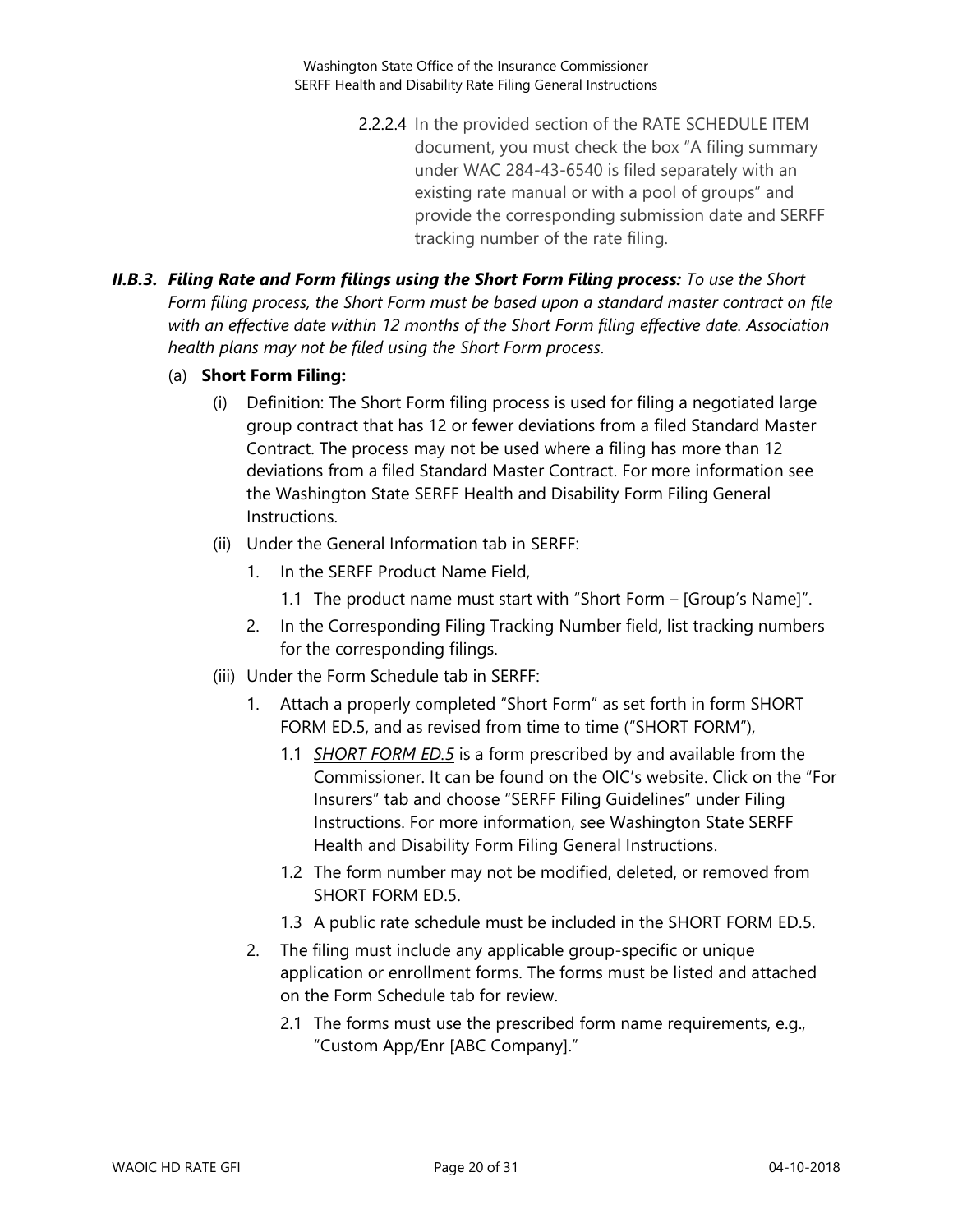- 2.2 The filing must include a completed and signed "Custom Enrollment/Application Certification" for each unique application or group enrollment form submitted for review. The certification(s) must be attached on the Supporting Documentation tab.
- (iv) You may not file an endorsement to a plan that was filed using the Short Form filing process.
	- 1. If a group whose plan has been filed using the Short Form process negotiates a new contract provision during the contract or plan year, the issuer must make this change by submitting a fully negotiated contract according to the instructions set forth below.
- (b) **Rate Filing:** Under a short form filing process, the public rate schedule is filed in the form filing under the SHORT FORM ED.5 document and therefore, an additional rate filing is not required for the purpose of filing rates. However, a separate rate filing is required if you need to file a group's experience per WAC 284-43-6540.
	- (i) Under the General Information tab in SERFF:
		- 1. In the SERFF Product Name Field,
			- 1.1 The product name must start with "Short Form [Group's Name]".
			- 1.2 If the filing is a public filing, include "public"; otherwise, state "notfor-public".
		- 2. In the Corresponding Filing Tracking Number field, list tracking numbers for the corresponding filings.
	- (ii) Filing group experience per WAC 284-43-6540
		- 1. Use the *Format - Rates - WAC 284-43-6540 Summary Duplicate* document (Provided on the WA OIC's website).
		- 2. A group's experience can be filed in one of the following ways.
			- 2.1 You may submit a rate filing that includes a WAC 284-43-6540 form for the group concurrently with the corresponding Short Form filing. To use this method:
				- 2.1.1 Indicate in the Short Form document that "a filing summary under WAC 284-43-6540 is filed concurrently" in the provided section.
				- 2.1.2 You may submit the WAC 284-43-6540 form as a separate public rate filing **or** proprietary rate filing. If you request the WAC 284-43-6540 form to be proprietary, you must file it as a separate proprietary rate filing (see Section II.A.4) and use the prescribed product name convention ("Short Form – [Group's Name] – Not-for-Public").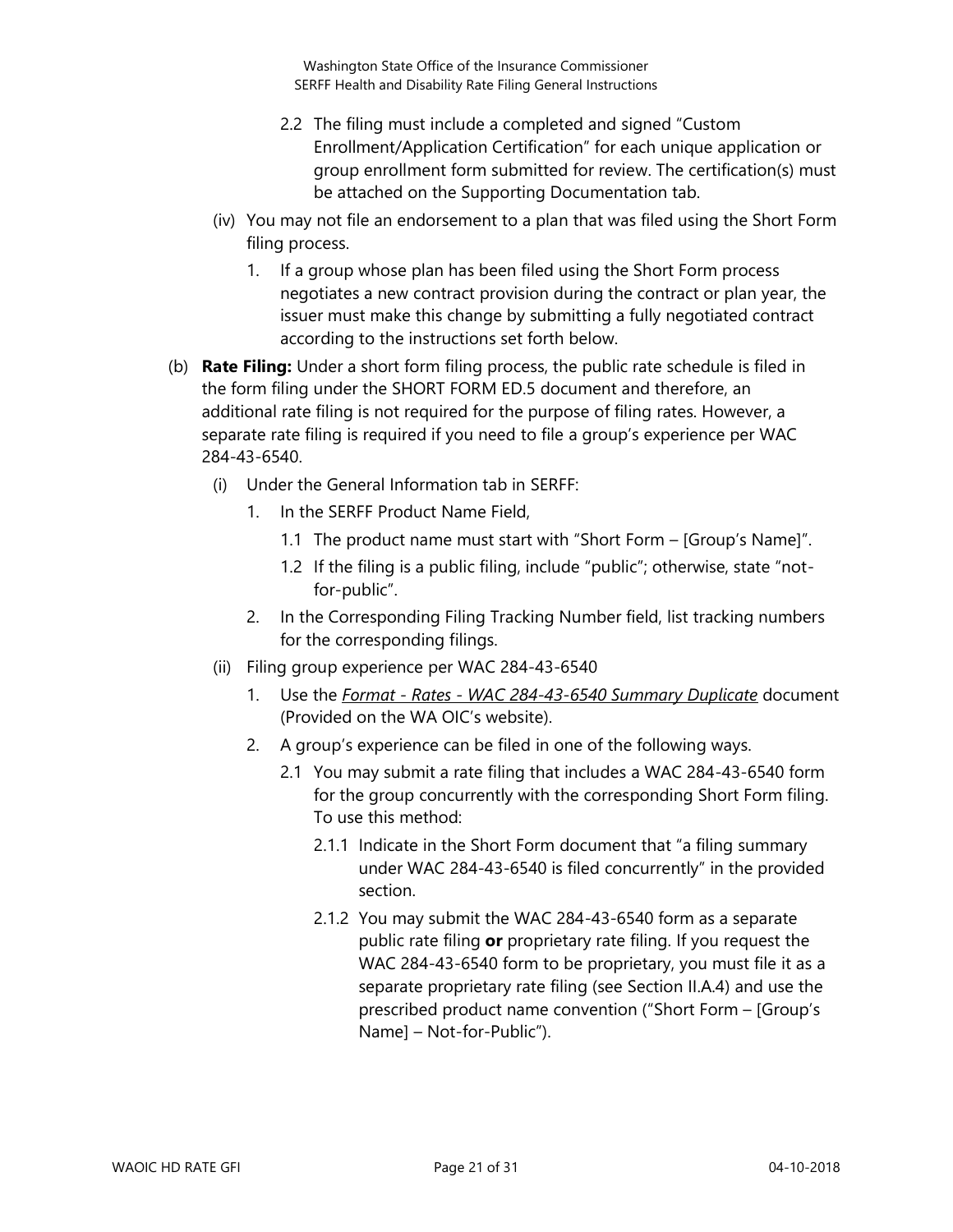- 2.2 You may submit a WAC 284-43-6540 form **annually** for a pool of specific groups or for all large groups. Under this method, a large group's rates are negotiated (not determined by a rate manual) but the group's experience is filed with other large groups or all large groups. If you normally request the WAC 284-43-6540 form to be not-for-public information, we recommend using this method because it eliminates the need to file a separate not-for-public rate filing and WAC 284-43-6540 form for every negotiated group. To use this method:
	- 2.2.1 You must submit the WAC 284-43-6540 form concurrently with one of the Short Form filings for a group in the pool.
	- 2.2.2 The product name of the large group pooled experience filing must follow the following naming convention: "Short Form – [Concurrent Filing's Group Name] with Pooled Large Group Experience."
	- 2.2.3 If the pooled experience does not include all large group experience, list the names of all groups accounted for in the experience. Otherwise, the description under the "Group Pool Name" in WAC 284-43-6540 should state "All Large Groups."
	- 2.2.4 In the provided section of the SHORT FORM ED.5 document, you must check the box "A filing summary under WAC 284-43- 6540 is filed separately with an existing rate manual or with a pool of groups" and provide the corresponding submission date and SERFF tracking number of the rate filing.

#### <span id="page-21-0"></span>*II.B.4. Filing Rate and Form filings using the Fully Negotiated Contract filing process:*

- (a) Fully Negotiated Form Filing:
	- (i) Definition: A "Fully Negotiated Contract" is a complete large group contract sold to one large group. Issuers can file a Fully Negotiated form filing if there are no Standard Master Contracts on file or if the contract has 13 or more deviations from any filed Standard Master Contract.
	- (ii) Fully Negotiated contracts are filed according to Section I of Washington State SERFF Health and Disability Form Filing General Instructions.
	- (iii) Under the General Information tab in SERFF:
		- 1. In the SERFF Product Name Field, the product name must start with, "Full Neg – [Group's Name]".
		- 2. In the Corresponding Filing Tracking Number field, list tracking numbers for the corresponding filings.
	- (iv) Under the Form Schedule tab in SERFF:
		- 1. The filing must be complete; all forms to be used with the Fully Negotiated contract must be listed on the Form Schedule tab.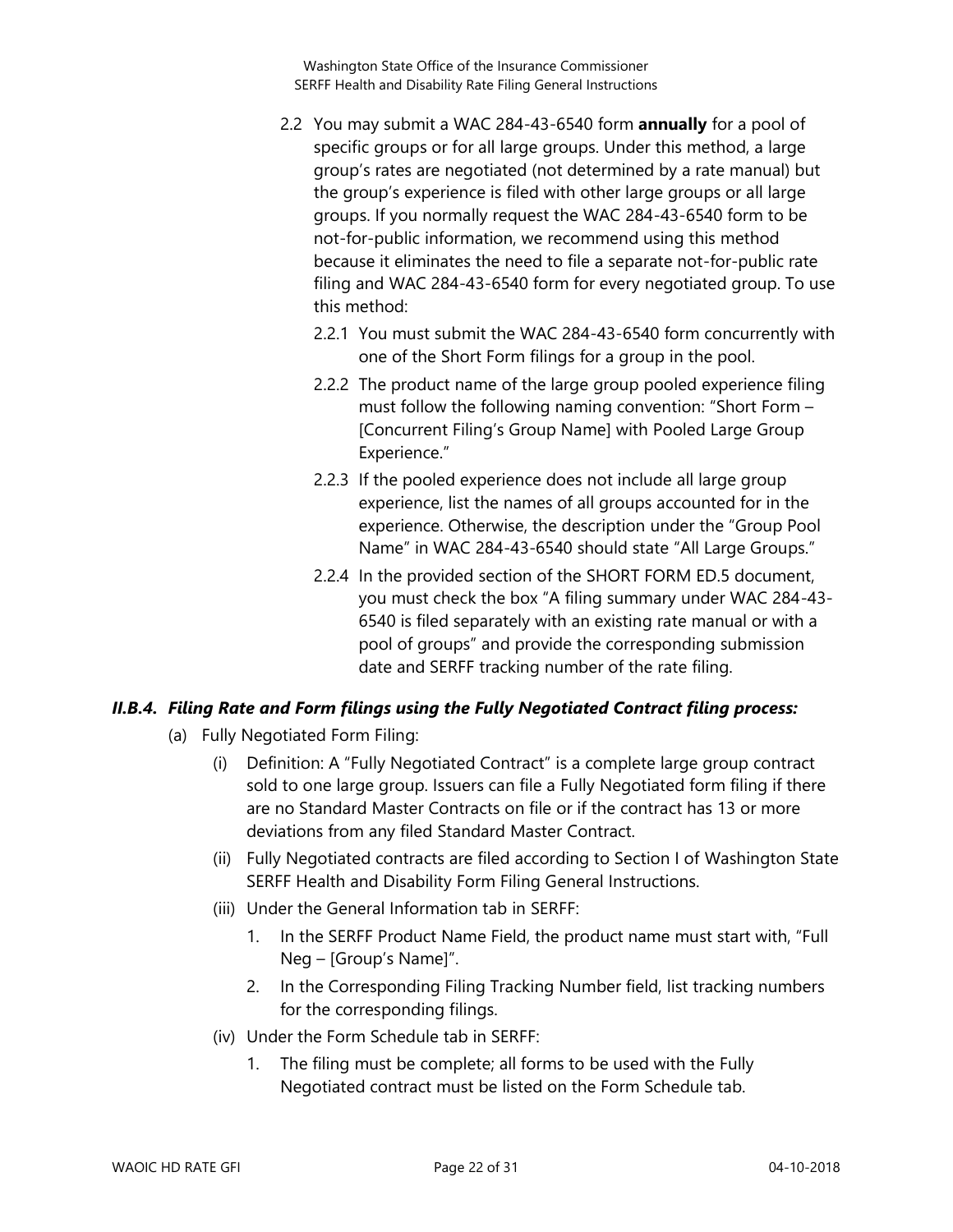- 1.1 Any previously-approved forms which are to be used with the Fully Negotiated form filing must be associated with the filing by creating a separate line item for each associated form, but not attaching them.
- 1.2 To do this, you must:
	- 1.2.1 Create a separate line item for each associated form that lists the previously-approved policy form number(s) and form name(s) to be used with the Fully Negotiated filing on the Form Schedule tab. DO NOT attach the policy forms;
	- 1.2.2 All forms associated must be from a filing with the same TOI.
	- 1.2.3 Populate the Action field with "Other" and the Action Specific Data field with "Other Explanation Filed – State Tracking #[XXXXXX]". See Washington State SERFF Health and Disability Form Filing General Instructions.
	- 1.2.4 Associated forms must have received final action from the OIC within the State Government General Records Retention Schedule timeline (8 years). If the form received final action from the OIC outside this retention schedule, the form may not be associated and must be attached to the filing for review.
- 1.3 Any form not previously approved must be listed and attached on the Form Schedule tab for review.
- 2. The filing must include any applicable group-specific or unique application or enrollment forms. These forms must be listed and attached on the Form Schedule tab for review.
	- 2.1 The forms must use the prescribed form name requirements, e.g., "Custom App/Enr [ABC Company]."
- (v) Under the Supporting Documentation tab in SERFF:
	- 1. The filing must include a completed and signed "Custom Enrollment/Application Certification" for each unique application or group enrollment form submitted for review. The certification(s) must be attached on the Supporting Documentation tab.
	- 2. 2. A Large Group Analyst Checklist must be filed under the Supporting Documentation tab. A Checklist is not required for large group vision fully negotiated filings.
	- 3. The issuer must provide the following information in a separate document:
		- 3.1 Whether the group is a new group or a renewal group.
		- 3.2 The number of employees in the group (see RCW 48.43.005(15) for definition of "employee");
		- 3.3 The number of enrolled employees.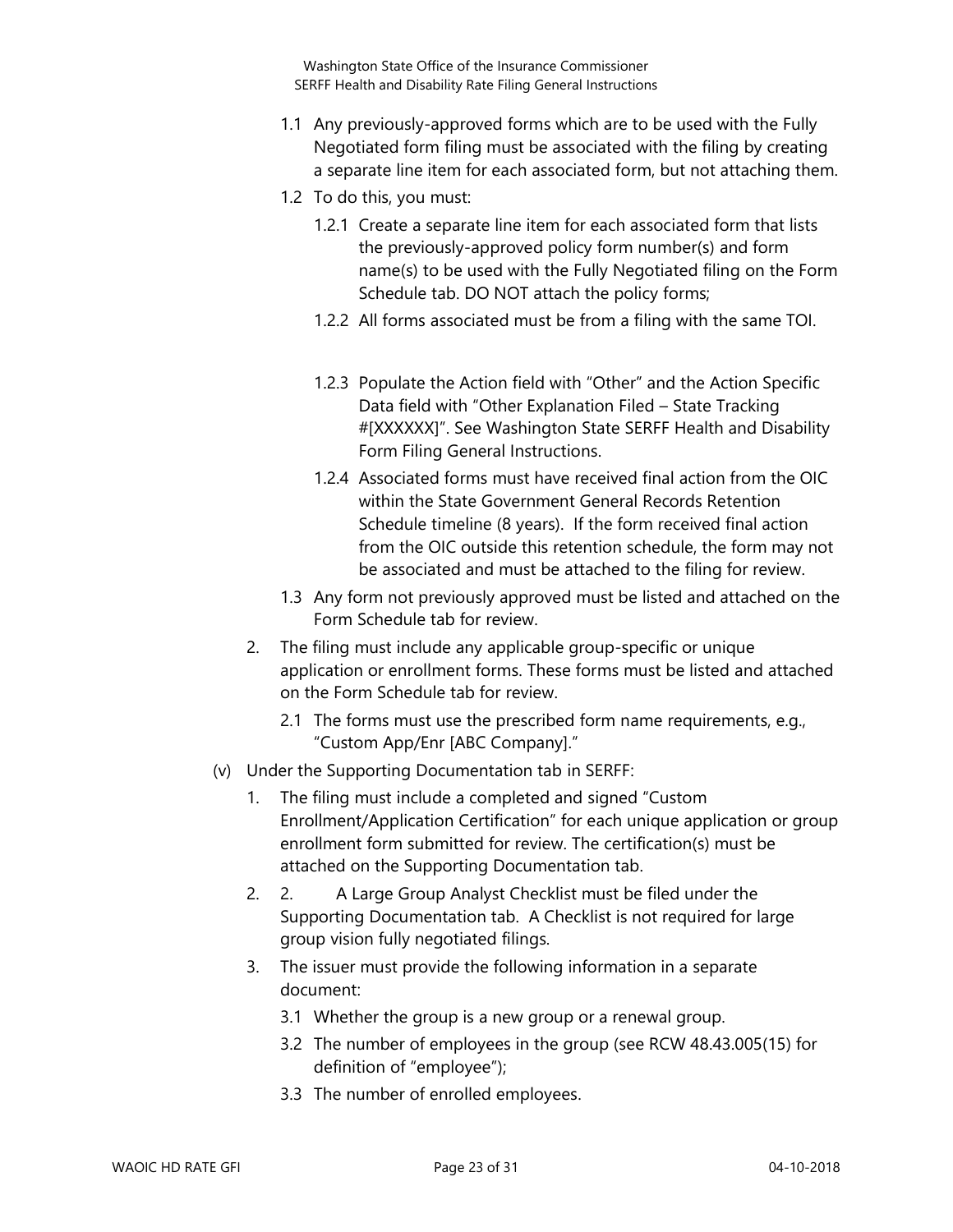- (vi) A public rate schedule must be included in the Fully Negotiated form filing.
- (vii) Expediting review of forms in a Fully Negotiated filing
	- 1. Very similar filings may be reviewed as a group, which allows for quicker review and disposition on your filings, and prevents multiple objections with the same language in different filings. Your analyst may contact you to discuss whether a particular set of large group filings should be reviewed as a group. You are also encouraged to contact your analyst if you wish to suggest group review of a set of your large group filings.
	- 2. Filings that may be reviewed together include a group of Fully Negotiated filings or Standard Master filings which all use the same "base" forms so that they include much of the same language.
	- 3. You may indicate in your filing that you believe the filing should be reviewed together with some of your other filings. You can do that by creating a list of Tracker IDs for filings that can be reviewed as a group, and attaching it on the Supporting Documents tab. Please indicate on the General Information tab or in your cover letter that the filing is part of a group that may be reviewed together.
	- 4. Any time you make a Fully Negotiated form filing, and one or more of the forms are substantially similar to a Standard Master contract or a previously-approved form, so that they include much of the same language, you may attach a line out / strikeout document showing the changes from that Standard Master or previously-approved form. On the General Information tab or in a cover letter, indicate you have attached such a line out / strikeout, and provide the Form Number and Tracker ID for the Standard Master or previously-approved form. This allows your analyst to review only the parts of the form(s) that are different from the "base" form, and prevents multiple objections to the same language in different filings.
- (b) Rate Filing:
	- (i) If the fully negotiated group is a new group, no rate filing is required. If the fully negotiated group is a renewal group, you must file a separate rate filing. The "RATE SCHEDULE ITEM," rate schedule, and the Filing Summary under WAC 284-43-6540 must be filed concurrently in your rate filing(s). If you request the Filing Summary under WAC 284-43-6540 to be proprietary, you must follow the procedures in Washington State SERFF Health and Disability Rate Filing General Instructions, Section II.A.4.
	- (ii) Under the General Information tab in SERFF:
		- 1. If the rate filing is for a single group, in the SERFF Product Name Field,
			- 1.1 The product name must start with "Full Neg [Group's Name]".
		- 2. If you negotiate or rate multiple groups together: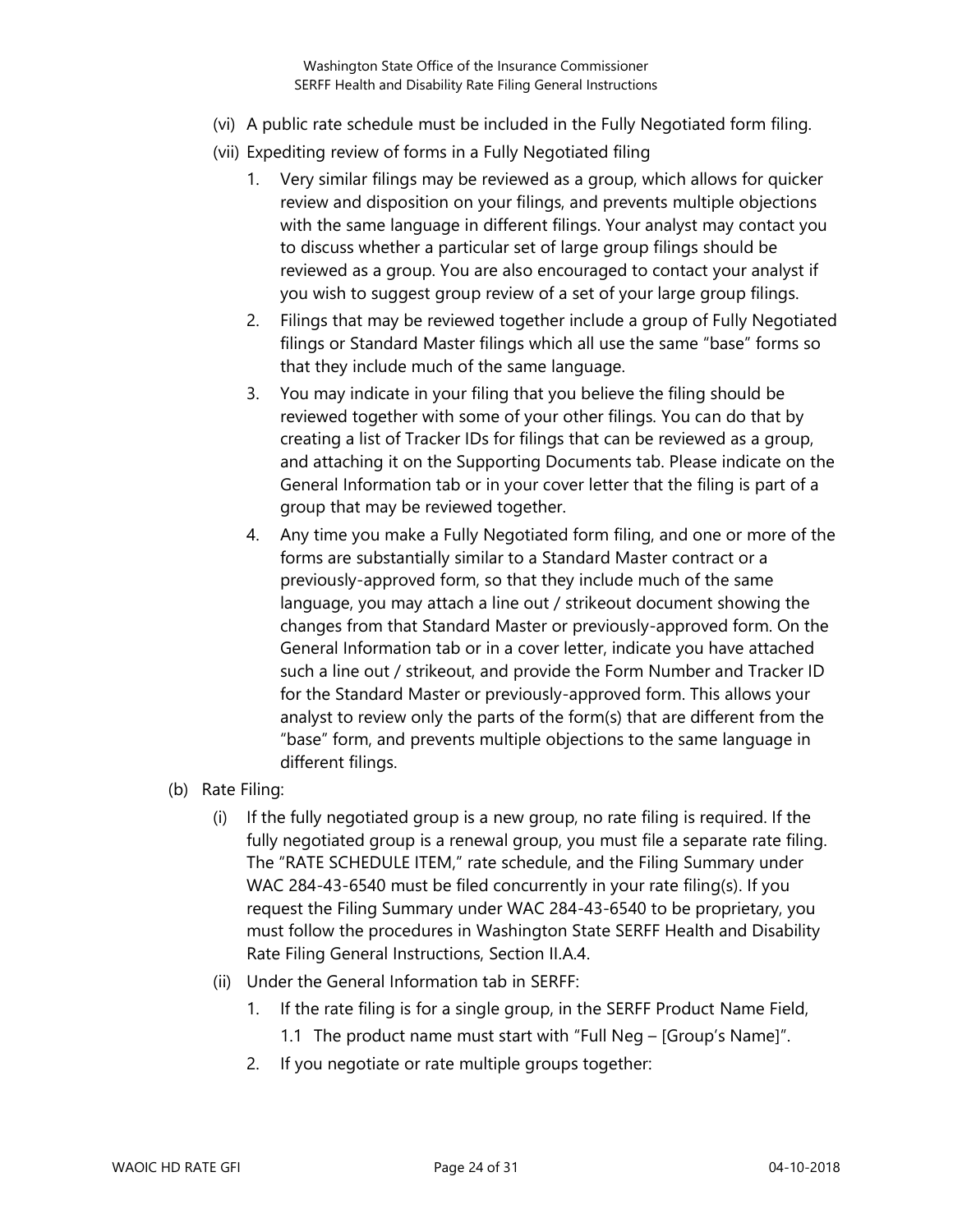- 2.1 The SERFF Product Name must start with "Full Neg Multiple Groups".
- 2.2 In the Filing Description field, list the name of each group.
- 3. In the Corresponding Filing Tracking Number field, list tracking numbers for the corresponding filings.
- (iii) Under the Rate/Rule Schedule tab in SERFF:
	- 1. For each group, provide a completed RATE SCHEDULE ITEM document in the public rate filing.
		- 1.1 Use the *Rate Schedule Item* document (Provided on the WA OIC's website).
		- 1.2 Enter information corresponding to the fully negotiated form filing on lines 3a and 3b of the Rate Schedule Item.
	- 2. Provide one rate schedule in the public filing,
	- 3. Provide one completed Filing Summary under WAC 284-43-6540 for all groups rated together.
		- 3.1 Use the *Format - Rates - WAC 284-43-6540 Summary Duplicate* document (Provided on the WA OIC's website).

### <span id="page-24-0"></span>**II.C. Association Rate Filings for HCSCs, HMOs and Disability Issuers**

#### <span id="page-24-1"></span>*II.C.1. Health Plans for Closed Pool Grandfathered Associations or Closed Pool Member-Governed Groups under WAC 284-43-0330 (3), (4) and (5).*

- (a) Must include the wording "Grandfathered Association or Member-Governed Group Closed Pool Rate Filing–[Name of the Association]" in the Product Name field on the General Information tab.
- (b) Must file a single case closed pool large group rate filing which includes rates and rate filing information only for the closed pool enrollees.
- (c) On the Rate/Rule Schedule tab in SERFF, a public rate schedule.
- (d) For grandfathered plans subject to WAC 284-43-0330(3), provide a certification on the Supporting Documentation tab in SERFF as described in WAC 284-43- 0330(3)(b).
- (e) On the Supporting Documentation tab in SERFF, for each grandfathered plan issued to an association or member-governed group, at a minimum, the following items must be provided:
	- (i) Plan Number;
	- (ii) Identification number assigned to each employer group, including employer groups of less than two;
	- (iii) Initial contract or certificate date;
	- (iv) Number of employees for each employer group, pursuant to RCW 48.43.005;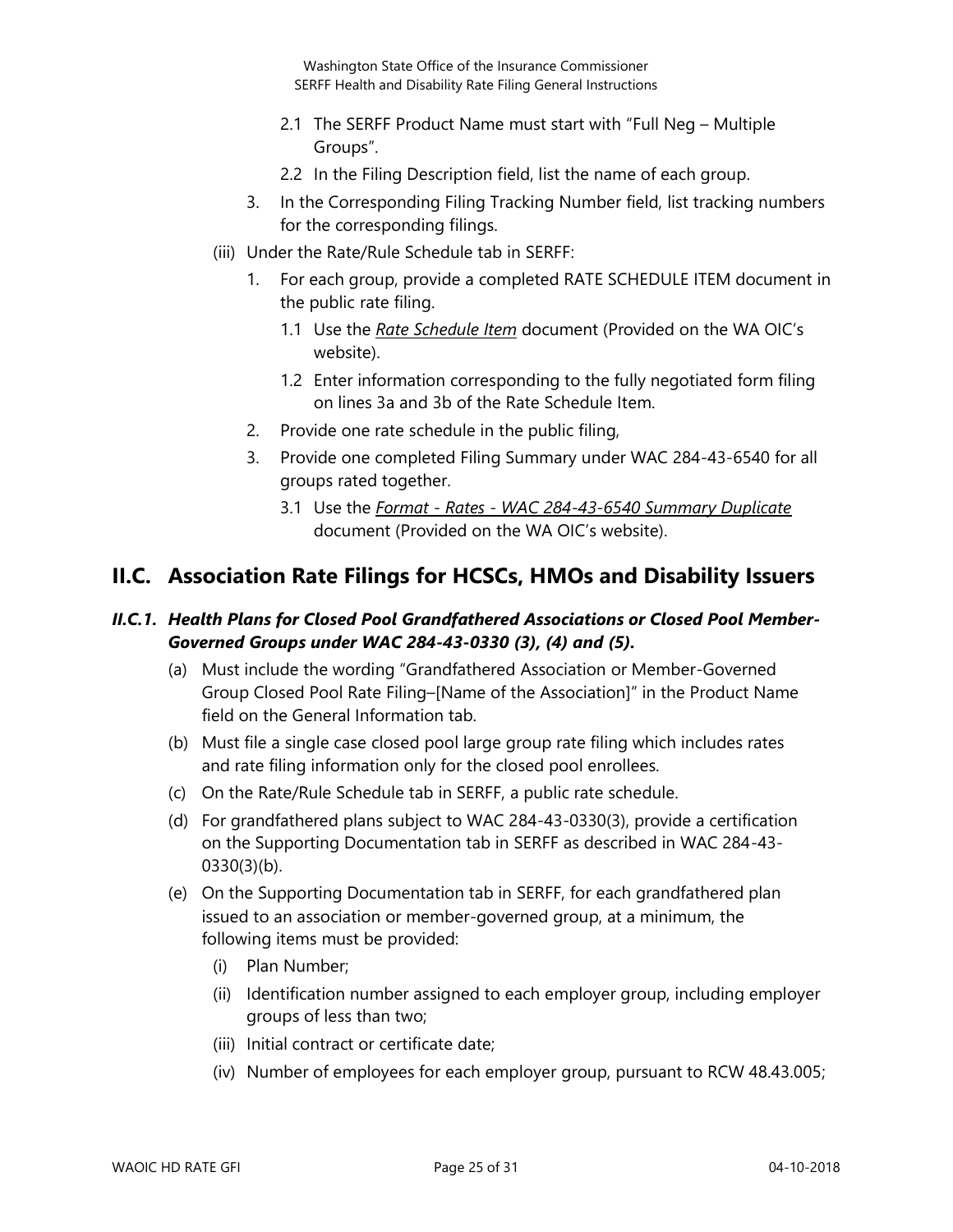- (v) Number of enrolled employees for each employer group for the prior calendar year;
- (vi) Current and proposed rate schedule for each employer group;
- (vii) Description of the rate methodology and rate change for each employer group; and

(viii) The requirement under WAC 284-43-6540

(f) If you request some rate filing information to be proprietary, you must file in compliance with Section II.A.4. For the public rate filing, at a minimum, you must include items in Section II.C.1(e)(i) through Section II.C.1(e)(vii).

#### <span id="page-25-0"></span>*II.C.2. Association or member-governed group to whom the health plan is issued constitutes a true employer under 29 U.S.C. § 1002(5) of the Employee Retirement Income Security Act (ERISA) of 1974 under WAC 284-43-0330(1), and (2).*

- (a) Must be a small group plan under Section I if the number of participants is fifty or less.
- (b) If the number of participants is more than fifty, must file a single case large group rate filing which includes rates and rate filing information only for this group.
- (c) Must include the wording "Association or member-governed true employer group under 29 U.S.C. Section 1002(5) of ERISA–[Name of the Association]" in the Product Name field on the General Information tab.
- (d) Under the Supporting Documentation tab in SERFF, you must submit filing summary under WAC 284-43-6540 with the experience only for this large group. You must submit a separate public rate filing for all new or renewing association groups and for revisions of previous association rate filings; the rate filing must be complete and include a rate schedule.
- (e) Under the Supporting Documentation tab in SERFF:
	- (i) Must include a certification of the public rate filing from an officer of the company certifying that the group health insurance coverage in connection with this large group health plan meets the requirements of Health Insurance Portability and Accountability Act (HIPAA) (29 CFR Chapter XXV, Section 2590.702) which prohibits discrimination against participants and beneficiaries based on a health status-related factor. The certification must include statements that the rules for the eligibility (including continued eligibility) of any individual to enroll under the terms of the large group health plan are not based on any of the following health status-related factors (prescribed in HIPAA) in relation to the individual or a dependent of the individual:
		- 1. Health status.
		- 2. Medical condition (including both physical and mental illnesses).
		- 3. Claims experience.
		- 4. Receipt of health care.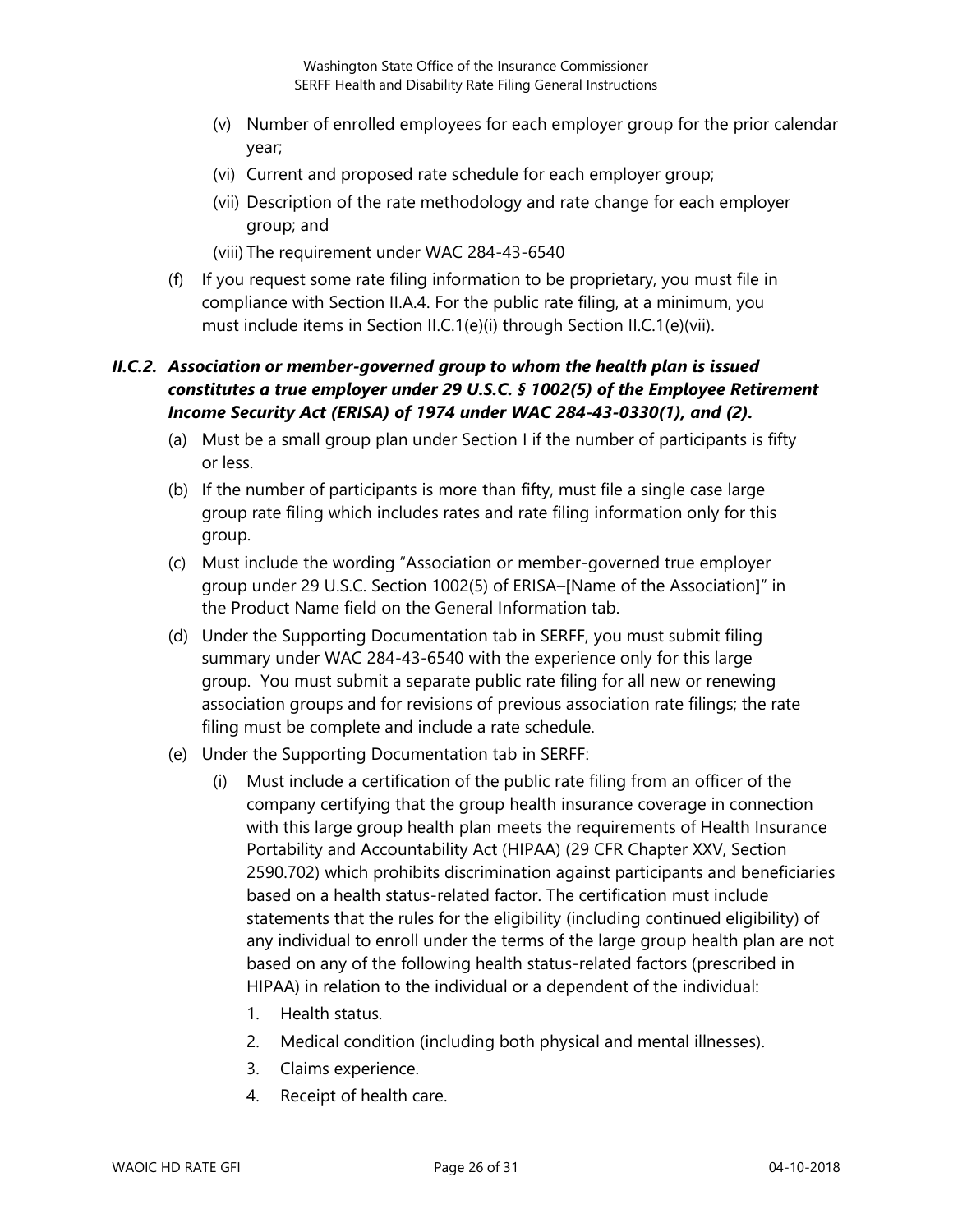- 5. Medical history.
- 6. Genetic information.
- 7. Evidence of insurability (including conditions arising out of acts of domestic violence).
- 8. Disability.
- (ii) Must submit one PDF document "Evidence as an Employer" of the public rate filing. The document must include, at a minimum, the following information:
	- 1. A copy of the association bylaws;
	- 2. A copy of the trust agreement or other organizational document which shows the purpose of the association and who governs the association;
	- 3. A statement of the association's history;
	- 4. A copy of the occupational categories/ industry classifications comprising the employers in the association;
	- 5. An advisory opinion from the Federal Department of Labor demonstrating the group is qualified to purchase association coverage.
	- 6. In absence of a Federal Department of Labor opinion, an opinion from an attorney explaining how and why the association qualifies as a true employer under 29 U.S.C. § 1002(5) of the Employee Retirement Income Security Act (ERISA) of 1974
- (iii) Must submit one PDF document "Monthly Enrollment Report" to include the monthly enrollment from the most recent 12 month experience. You must file this document in the public rate filing. If this is a new association, you may indicate in the "Monthly Enrollment Report" the association is new and there is no enrollment to report.
- (f) If you request some rate filing information to be proprietary, you must file in compliance with Section II.A.4.

#### <span id="page-26-0"></span>*II.C.3. Dental Only or Vision Only Plans for Association or Member-Governed Groups*

- (a) Under the General Information tab in SERFF:
	- (i) The product name in SERFF must use the following naming conventions: "Association – [Group Name] – [[Public] or [Not-for-Public]]";
		- 1. See Section II.A.4 for information regarding filing not-for-public information.
		- 2. Product name must NOT include the phrase "Association or membergoverned true employer group under 29 U.S.C. Section 1002(5) of ERISA";
	- (ii) In the Corresponding Filing Tracking Number field, list all tracking numbers for the corresponding filings (Form filing, public rate filing, and not-for-public rate filing if applicable).
- (b) Under the Rate/Rule Schedule tab in SERFF: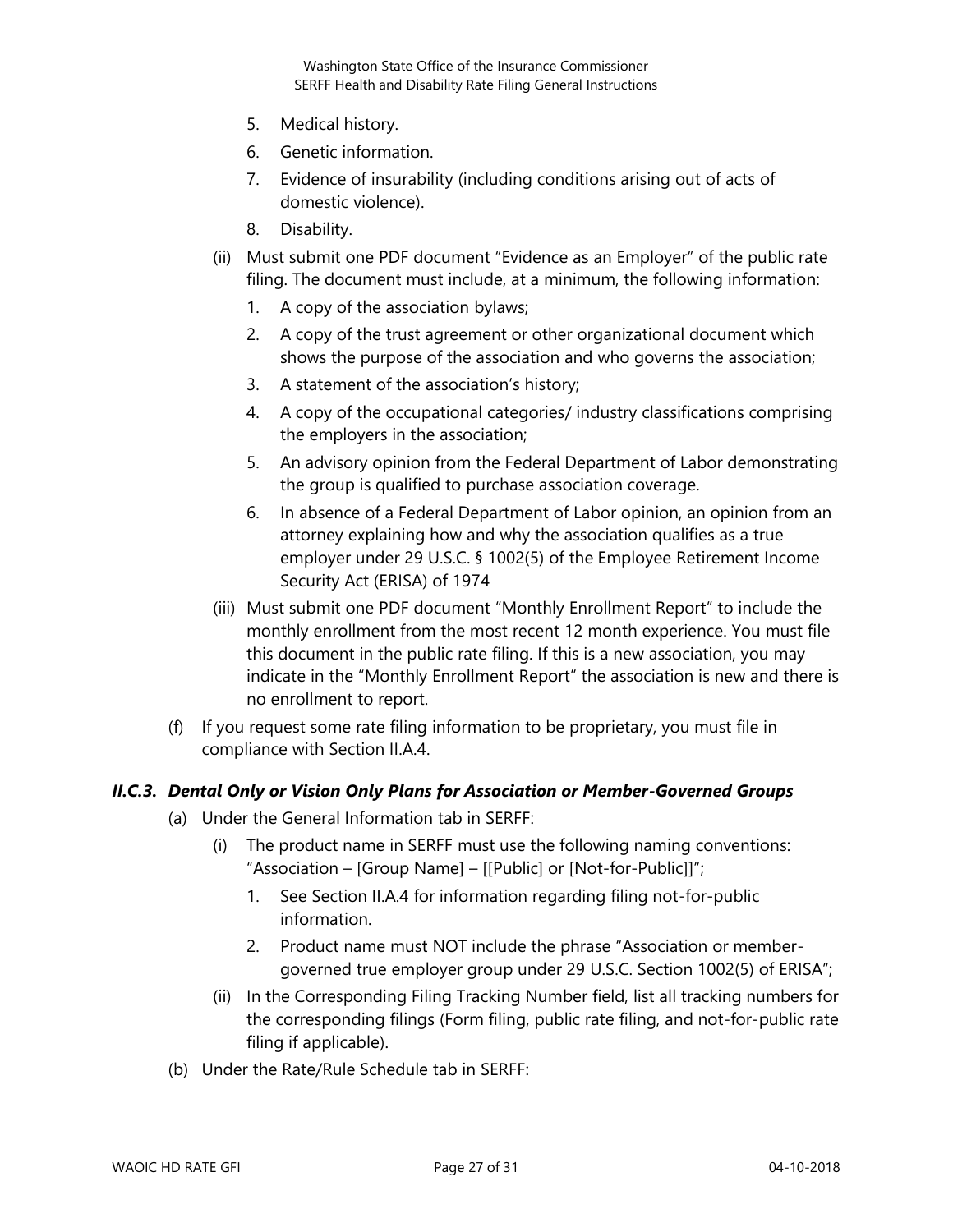- (i) For each group, provide a completed RATE SCHEDULE ITEM document in the public rate filing.
	- 1. Use the Rate Schedule Item document (Provided on the WA OIC's website).
	- 2. Enter information for the corresponding form filing on lines 3a and 3b of the Rate Schedule Item.
- (ii) Provide a Rate Schedule as described in WAC 284-43-6520 (11) in the public filing.
- (iii) Provide a completed Filing Summary under WAC 284-43-6540 for all groups rated together.
	- 1. Use the Format Rates WAC 284-43-6540 Summary Duplicate document (Provided on the WA OIC's website).

#### <span id="page-27-0"></span>*II.C.4. For Disability Issuers: Association or Trust Out-of-State Group Health Plans.*

- (a) Issuers must file a new submission. Previously approved form or rate filings cannot be re-opened to modify contents or to have it apply to new groups.
	- (i) Except for Product naming convention, you must file in compliance with either Section II.C.1 or Section II.C.2.
- (b) Must disclose in the Filing Description field this is an Out-of-State Group Filing and use the prescribed Product Name convention in Section II.C.1(a) or Section II.C.2(c) with additional words "out-of-state group" at the end of product name. An out-of-state group filing is a filing of a group policy issued to a policyholder outside the state of Washington that provides coverage to residents of Washington.

## <span id="page-27-1"></span>**II.D. For Disability Issuers: Out-of-State Groups Other than Health Plans: Dental only and Vision only plans [WAC 284-30-600]**

- (a) Issuers must file a new submission. Previously approved form or rate filings cannot be re-opened to modify contents or to have it apply to new groups.
- (b) Must file in compliance with Section II.A: General Requirements for Rate Filings.
- (c) On the General Information tab:
	- (i) The product name in SERFF must use the following naming conventions: "Out of State Group – [Group Name] – [[Public] or [Not-for-Public]]".
		- 1. See Section II.A.4 for information regarding filing not-for-public information.
	- (ii) Must disclose in the Filing Description field this is an Out-of-State Group Filing and follow the prescribed Product Name convention.
	- (iii) In the Corresponding Filing Tracking Number field, list all tracking numbers for the corresponding filings.
- (d) On the Rate/Rule tab: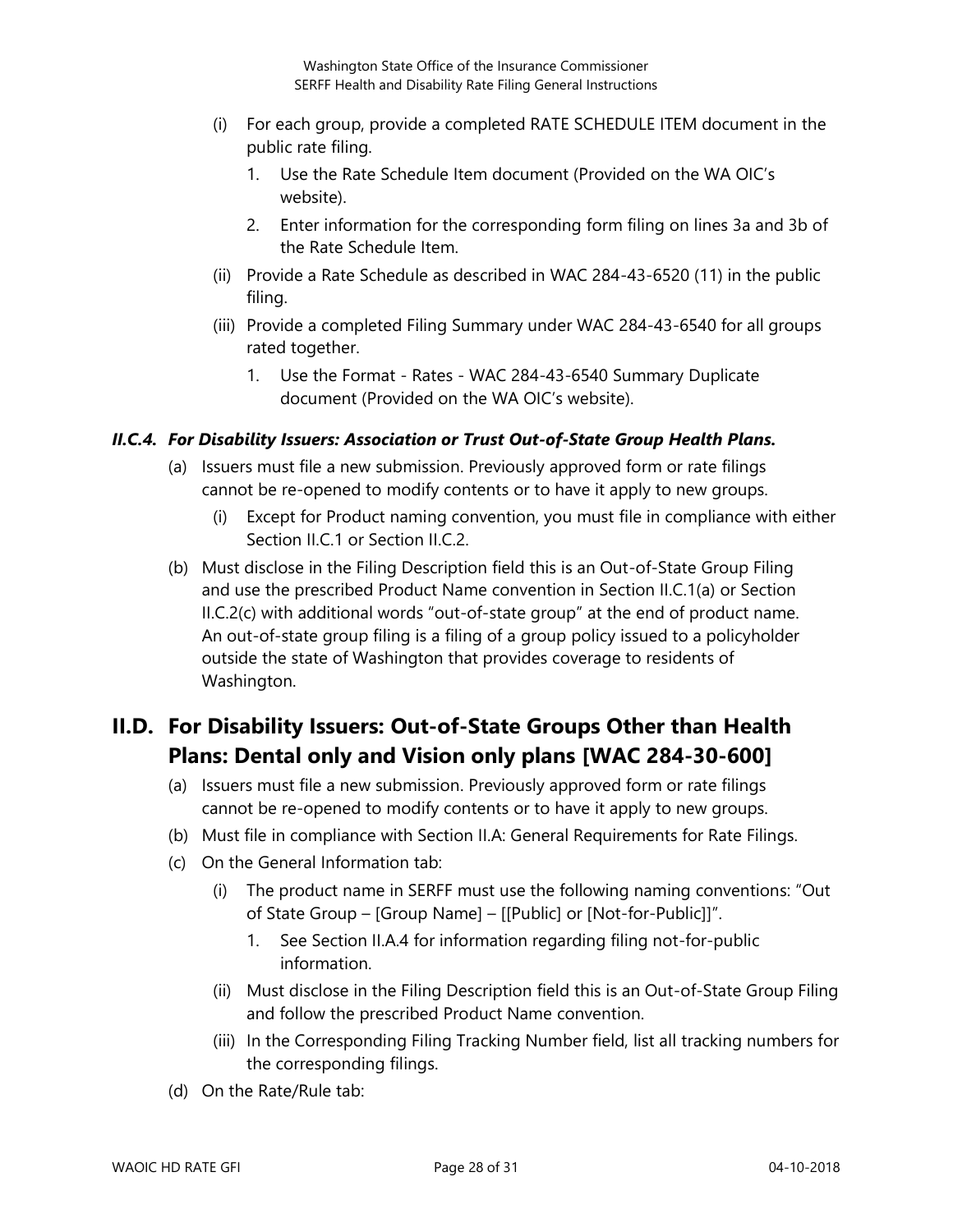- (i) Provide a completed RATE SCHEDULE ITEM document in the public filing.
	- 1. Use the *Rate Schedule Item* document (Provided on the WA OIC's website).
	- 2. Enter information corresponding to the form filing that contains the certificate of coverage, on lines 3a and 3b of the Rate Schedule Item.
- (ii) Provide a Rate Schedule as described in WAC 284-43-6520(11) in the public filing.
- (iii) Provide one completed Filing Summary under WAC 284-43-6540.
	- 1. Use the *Format - Rates - WAC 284-43-6540 Summary Duplicate* document (Provided on the WA OIC's website).

## <span id="page-28-0"></span>**II.E. For Disability Issuers: Filing for Discretionary Group under RCW 48.21.010(2) for Dental Only or Vision only coverage.**

- (a) Issuers must file a new submission rate filing with a concurrent new form filing for each discretionary group, regardless whether the group is an out-of-state group or not. Previously approved form or rate filings cannot be re-opened to modify contents.
- (b) Must file in compliance with Section II.A: General Requirements for Rate Filings.
- (c) The product name in SERFF must use the following naming conventions "Discretionary Group – [Group Name] – [[Public] or [Not-for-Public]]".
	- (i) See Section II.A.4 for information regarding filing not-for-public information.
- (d) Must disclose in the Filing Description field that you are filing for a discretionary group under the requirements of RCW 48.21.010(2).

#### <span id="page-28-1"></span>**II.F. Taft-Hartley Plans**

(a) You must state the filing is for a Taft-Hartley plan on the General Information tab in SERFF. The rate filing must be a single case rate filing.

## <span id="page-28-2"></span>**III. Your filing is incomplete and will be rejected if:**

- **III.A. Your filing does not comply with chapters 284-44A, 284-46A, or 284-58 WAC.**
- **III.B. You are filing an individual health plan rate filing and your filing has an implementation date less than 60 days from the submitted date.**
- **III.C. For individual or small group health plan rate filings, you do not attach Parts I, II, and III as required under Section I.**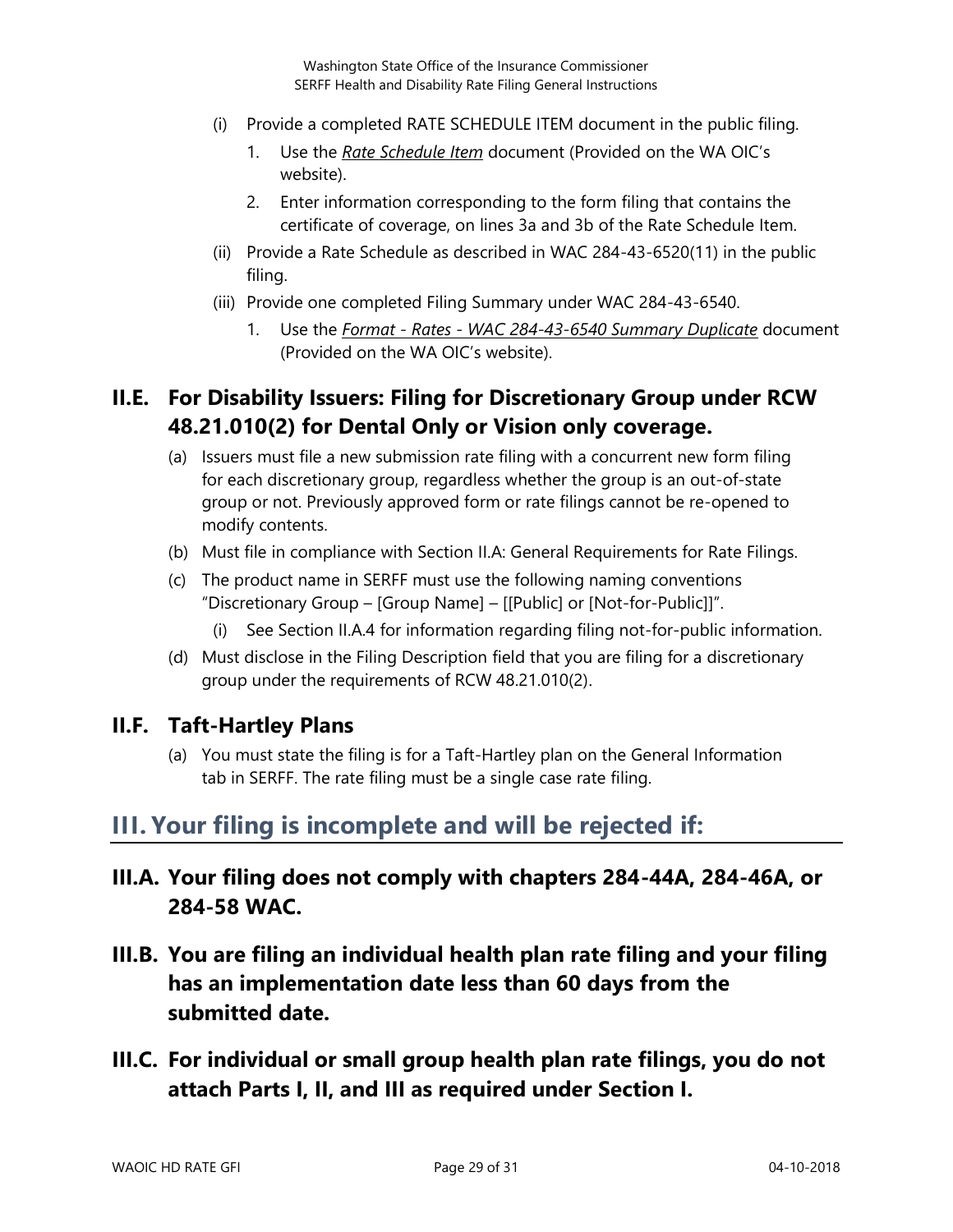- **III.D. For individual, small group, or stand-alone dental rate filings, you do not follow the specific filing instructions related to the Filing Description of the General Information Tab under Section I.**
- **III.E. Your Single Case Rate Filing does not include a completed Rate Schedule Item ED.5 document [See Section II.B].**
- **III.F. We cannot download your filing into our back office system. There are a number of reasons why we cannot download filings into our back office system. The most common reasons include:**
- *III.F.1. Attachments are not formatted using a Distiller in PDF format.*
- *III.F.2. An incorrect CoCode number is entered in the Filing Company Information, under the Companies and Contact tab. This CoCode number is the same number as your company's 5-digit NAIC number.*
- *III.F.3. Health Care Service Contractors and Health Maintenance Organizations do not populate the company tracking number field.*
- *III.F.4. You include an incorrect or incomplete Type of Insurance (TOI) or Sub-TOI as listed on the NAIC Uniform Life, Accident & Health, Annuity and Credit Product Coding Matrix.*
- **III.G. Content is not machine readable.**

#### **III.H. Rejected Filings will not be Re-Opened**

*III.H.1. If the OIC Technical Support Unit rejects your filing, you must submit a new filing following the procedures in our Rejection Notice and General Instructions.* 

## <span id="page-29-0"></span>**IV. SERFF Objection Letter Response Requirements for Rate Filings**

- **IV.A. Unless instructed otherwise, all attachments to responses must be in PDF format.**
- **IV.B. When responding to an objection letter, you must use SERFF's Amend Filing function.**
- **IV.C. You must answer each objection individually.**